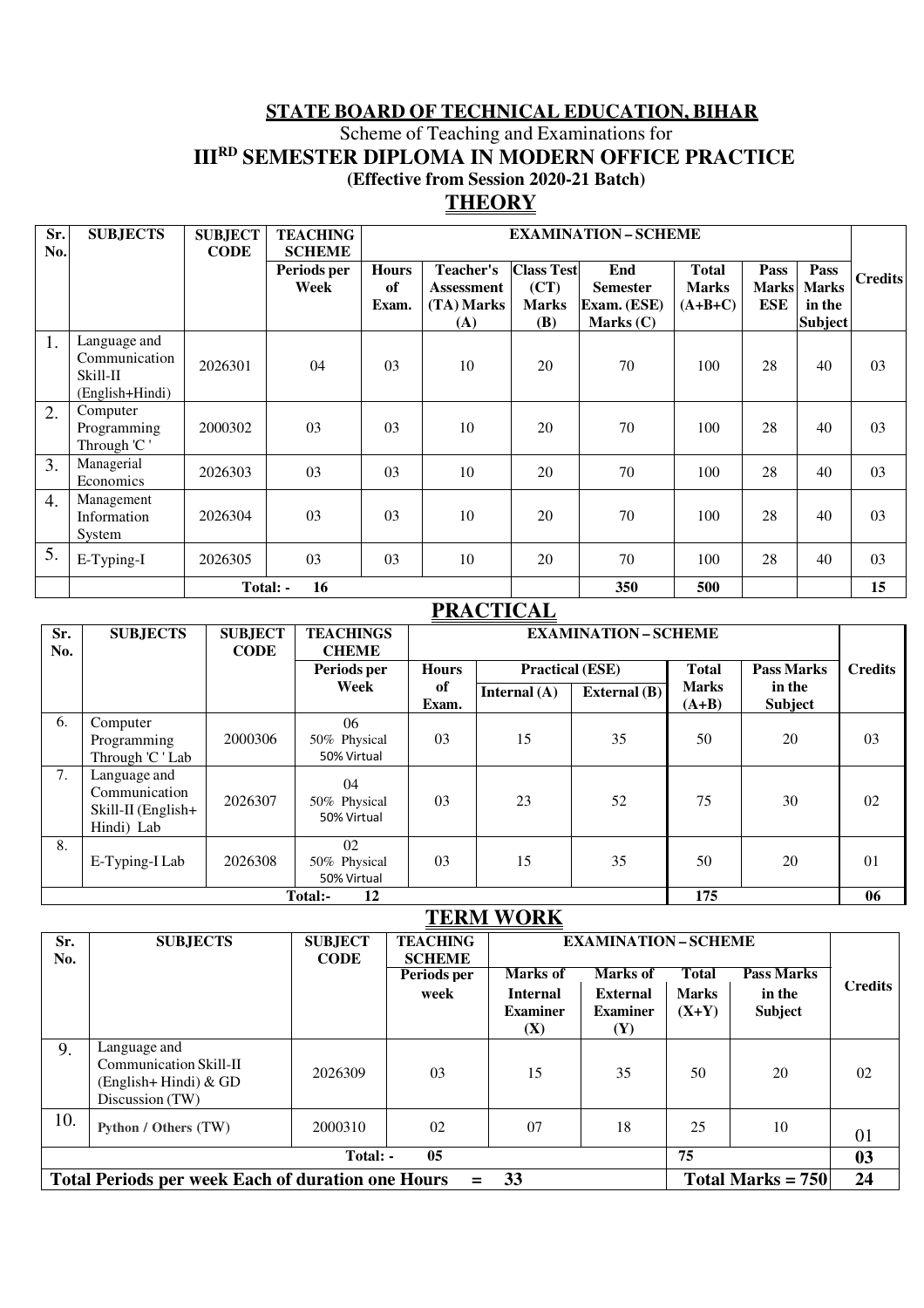# **LANGUAGE & COMMUNICATION SKILL-II (ENGLISH + HINDI)**

|                                | <b>Theory</b>  |                |                                | No of Periods in One Session: 60 | <b>Credits</b> |    |
|--------------------------------|----------------|----------------|--------------------------------|----------------------------------|----------------|----|
|                                |                |                | <b>No. of Periods Per Week</b> | <b>Full Marks</b>                | <b>100</b>     |    |
| <b>Subject Code</b><br>2026301 | .,             | m              | P/S                            | <b>ESE</b>                       | 70             |    |
|                                | 04             | $\blacksquare$ | $\blacksquare$                 | TA                               | 10             | 03 |
|                                | $\blacksquare$ | ۰              |                                | $\mathsf{C}\mathsf{T}$           | 20             |    |

### **Rationale:**

## **ENGLISH**

Communication is the most important part of managerial process. It is expected by the diploma students to excel in written and oral communication and also to put up an effective presentation both in Hindi and English language.

The aim of the subject 'Language and Communication Skill-English' is to provide the theoretical knowledge for acquiring skills in effective Communication along with their higher authorities and sub-ordinates. The Course will also help to develop students personality and subsequently prepare them for a successful professional life as an office assistant / Salesman/ Library assistant/ Librarian/ Designer/ receptionist, etc. Therefore, the theory curriculum has been designed to meet the above need by bringing about an improvement in their presentation method.

Creative writing helps to enhance writing and fluency skill in any language. Writing helps to express our views directly originating from our mind. Creative Writing also enhances our verbal skills. After all, writing makes a man perfect.

## **Objectives:**

The students will be able to –

- Develop their personality traits.
- Make them enable to understand the conversation with their higher authorities/ sub ordinates/ other persons concerned. - Expose their personality effectively.
- Develop good relations/ contacts with different types of persons concerned.
- Develop skill of imprompter well as public speech.
- Develop writing skill.

|          | <b>Contents: Theory</b>           | Hrs/week | <b>Marks</b> |
|----------|-----------------------------------|----------|--------------|
| Units-1  | Forms of Communication            | [02]     |              |
| Units-2  | Personality Development           | $[03]$   |              |
| Units-3  | Power of Expression               | [02]     |              |
| Units-4  | Practice on polishing one's voice | [02]     |              |
| Units-5  | <b>Effective Communication</b>    | [02]     |              |
| Units-6  | Courtesy.                         | [02]     |              |
| Units-7  | Conversation on telephone         | [02]     |              |
| Units-8  | Careful listening                 | [03]     |              |
| Units-9  | Mannerism                         | [03]     |              |
| Units-10 | Presentation                      | [03]     |              |
| Units-11 | Organising your presentation      | $[03]$   |              |
| Units-12 | Group Discussion                  | [02]     |              |
| Units-13 | Extempore speech                  | [02]     |              |
| Units-14 | Body language                     | [03]     |              |
| Units-15 | Feedback                          | [02]     |              |
| Units-16 | Creative Writing                  | [03]     |              |
| Units-17 | <b>Essay Writing</b>              | [03]     |              |
| Units-18 | Reportage                         | [03]     |              |
| Units-19 | Feature                           | [02]     |              |
| Units-20 | Personal Interview                | [03]     |              |
|          | <b>Total</b>                      | 50       |              |

#### **Books Recommended:**

### **Text Books**

1. Fearless and Flowless Public Speaking with power, polish and pizzaz,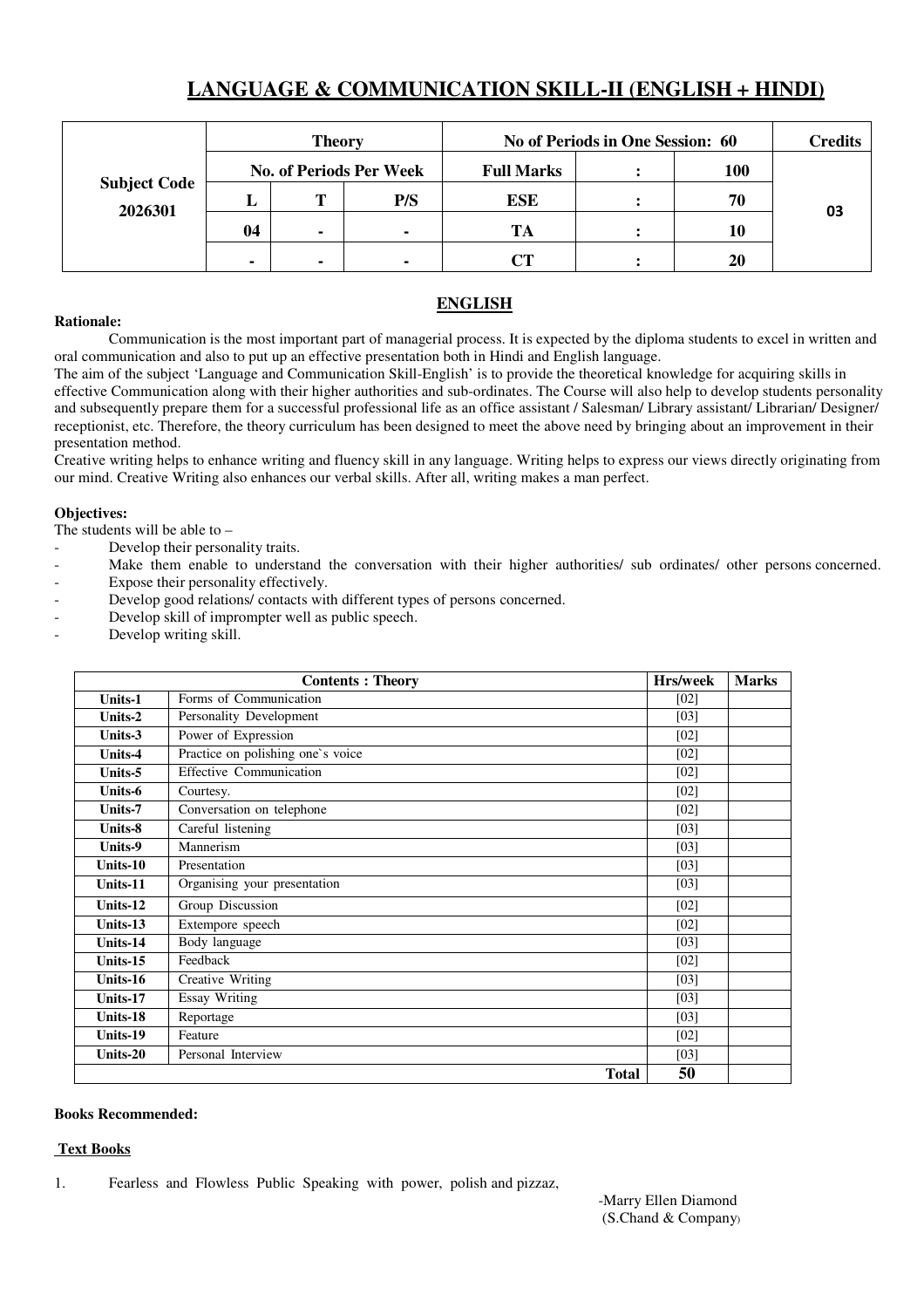|            | <b>CONTENTS: (THEORY)</b>                   | <b>Hrs</b> | <b>Marks</b> |
|------------|---------------------------------------------|------------|--------------|
| $UNIT-1$   | भाषा के रूप                                 | $[02]$     |              |
|            | मौखिक भाषा एवं लिखित भाषा का प्रयोग।<br>L   |            |              |
|            | स्वरूप एवं महत्व<br>$\mathbf{I}$            |            |              |
|            | $III$ सारांश                                |            |              |
| $UNIT-2$   | वचन की निर्भीकता                            | $[03]$     |              |
|            | I वक्ता की निर्भीकता                        |            |              |
|            | II भय को उत्साह में परिवर्तित करने की तकनीक |            |              |
|            | III अभ्यास                                  |            |              |
| $UNIT-3$   | आवाज का महत्व एवं वाणी की विशिष्टता         | [03]       |              |
|            | I दूरभाष वार्त्तालाप एवं शिष्टाचार          |            |              |
|            | II प्रभावशाली संप्रेषण में वाणी की भूमिका   |            |              |
|            | III विशिष्टतायुक्त वाणी                     |            |              |
| $UNIT-4$   | शारीरिक भाषा                                | [03]       |              |
|            | I शारीरिक भाषा का परिचय एवं महत्व           |            |              |
|            | II भाव भंगिमा ,द्वारा संप्रेषण              |            |              |
|            | III नेत्र संचार                             |            |              |
| $UNIT - 5$ | <u>प्रस्तुतीकरण</u>                         | [03]       |              |
|            | I प्रस्तुतीकरण की योजना एवं रूप रेखा        |            |              |
|            | II प्रस्तुतीकरण की तैयारी                   |            |              |
|            | III पूर्वाभ्यास                             |            |              |
| $UNIT-6$   | <u>हास्य एवं दृश्य प्रस्तुतीकरण</u>         | $[05]$     |              |
|            | I प्रभावकारी दृश्य की रचना एवं समावेश       |            |              |
|            | II पर्चा, पोस्टर आदि की रचना                |            |              |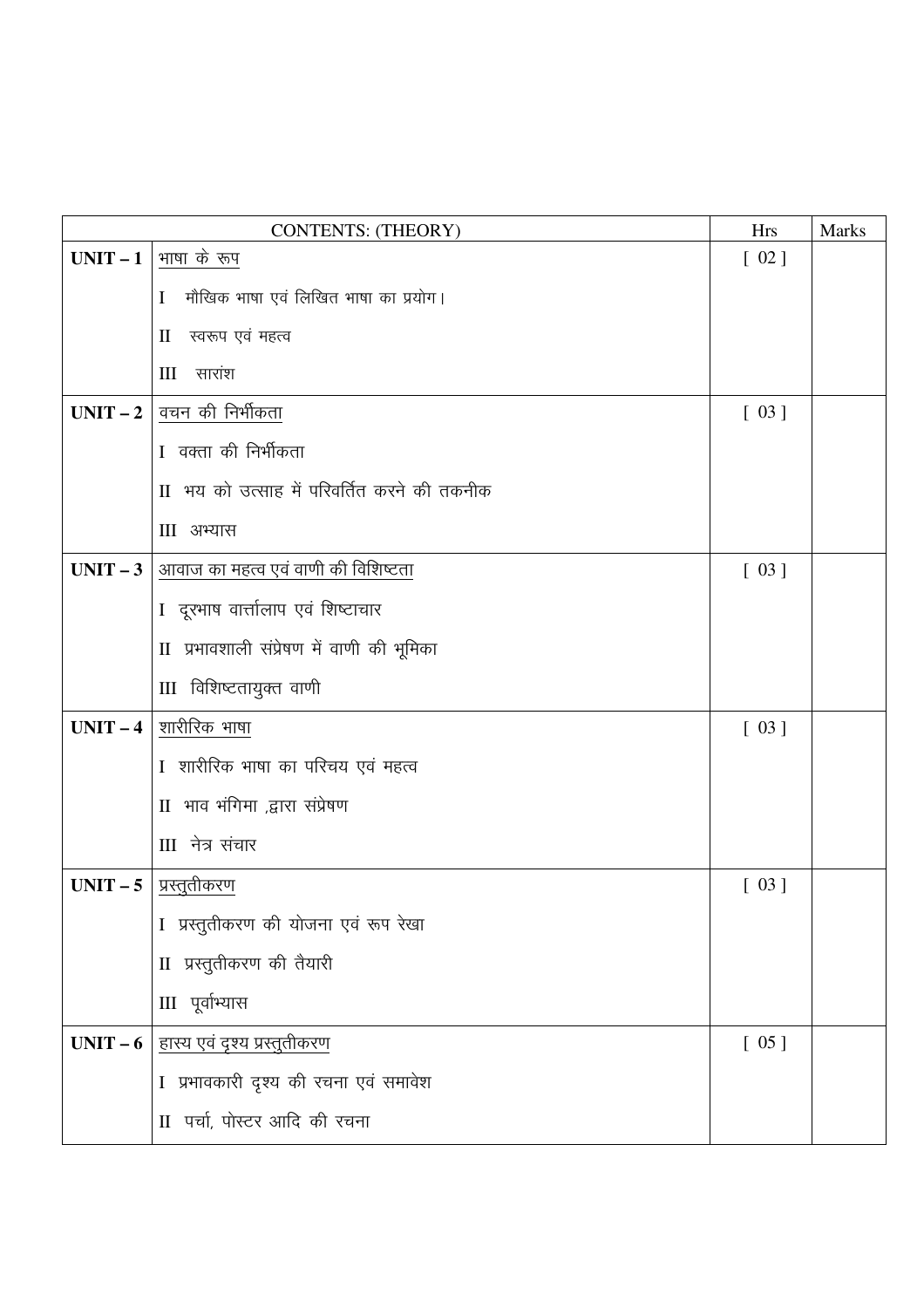|                    | III प्रस्तुतीकरण में हास्य का महत्व          |        |  |
|--------------------|----------------------------------------------|--------|--|
|                    | IV प्रस्तुतीकरण में हास्य का प्रयोग          |        |  |
| UNIT $-7$          | <u>मौखिक  संप्रेषण एवं शिष्टाचार</u>         | $[05]$ |  |
|                    | I संप्रेषण में शिष्टाचार का महत्व            |        |  |
|                    | II व्यक्तित्व परिचय एवं संतुष्टि             |        |  |
|                    | III परिचय के तत्व एवं कार्य                  |        |  |
|                    | IV वक्ता का शिष्टाचार                        |        |  |
|                    | V परिचय कर्त्ता का शिष्टाचार                 |        |  |
|                    | $UNIT - 8$   प्रस्तुति एवं प्रश्नोत्तर       | [03]   |  |
|                    | I श्रोताओं से प्रश्न लेना                    |        |  |
|                    | II प्रश्नों के उत्तर देना                    |        |  |
|                    | III प्रश्नोत्तर काल                          |        |  |
|                    | $UNIT - 9$ सक्रिय श्रवण                      | [03]   |  |
|                    | I सक्रिय श्रवण परिचय एवं महत्व               |        |  |
|                    | II सक्रिय श्रवण की तकनीक                     |        |  |
|                    | III प्रभावकारी श्रवण एवं मोहित श्रोता        |        |  |
| $UNIT - 10$ फीडबैक |                                              | $[05]$ |  |
|                    | I फीडबैक परिचय                               |        |  |
|                    | II फीडबैक प्राप्त करना एवं फीडबैक देना       |        |  |
|                    | III फीडबैक का मूल्यांकन                      |        |  |
|                    | IV प्रभावकारी फीडबैक का महत्व                |        |  |
|                    | V फीडबैक द्वारा प्रस्तुतीकरण कौशल में वृद्धि |        |  |
|                    | UNIT - 11 सृजनात्मक लेखन                     | $[05]$ |  |
|                    | I परिचय एवं प्रकार                           |        |  |
|                    | Ⅱ महत्व                                      |        |  |
|                    | III विविध क्षेत्र                            |        |  |
|                    | $UNIT - 12$ निबंध लेखन                       | $[05]$ |  |
|                    | I परिचय एवं स्वरूप                           |        |  |
|                    | II निबंध के प्रकार                           |        |  |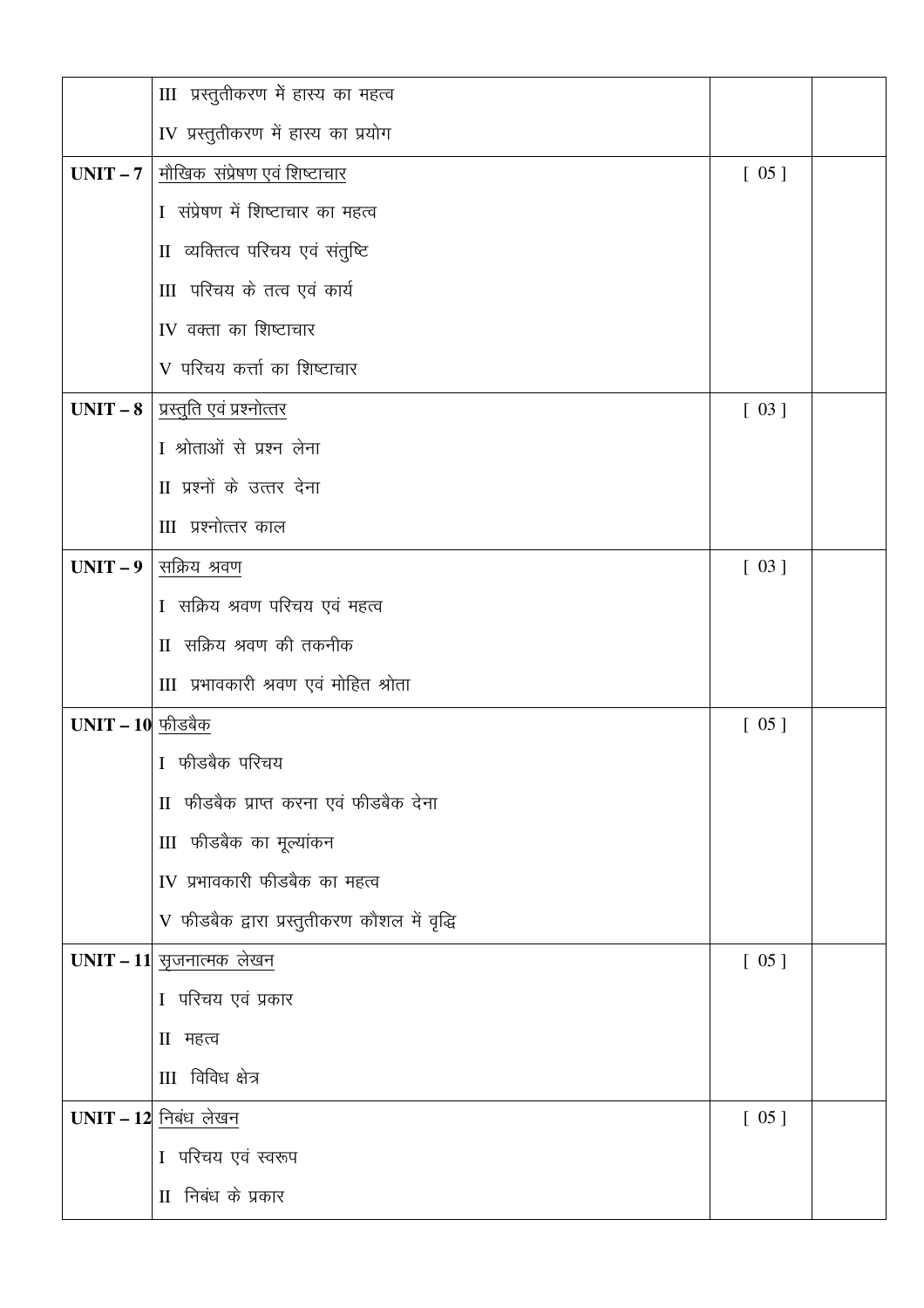| III निबंध लेखन                 |        |  |
|--------------------------------|--------|--|
| IV वैचारिक निबंध               |        |  |
| $UNIT - 13$ रिपोर्ताज लेखन     | $[03]$ |  |
| I रिपोर्ताज लेखन               |        |  |
| II निबंध एवं रिपोर्ताज के अंतर |        |  |
| III अभ्यास                     |        |  |
| $UNIT - 14$ फीचर लेखन          | $[02]$ |  |
| I फीचर लेखन का स्वरूप          |        |  |
| II शैली एवं अभ्यास             |        |  |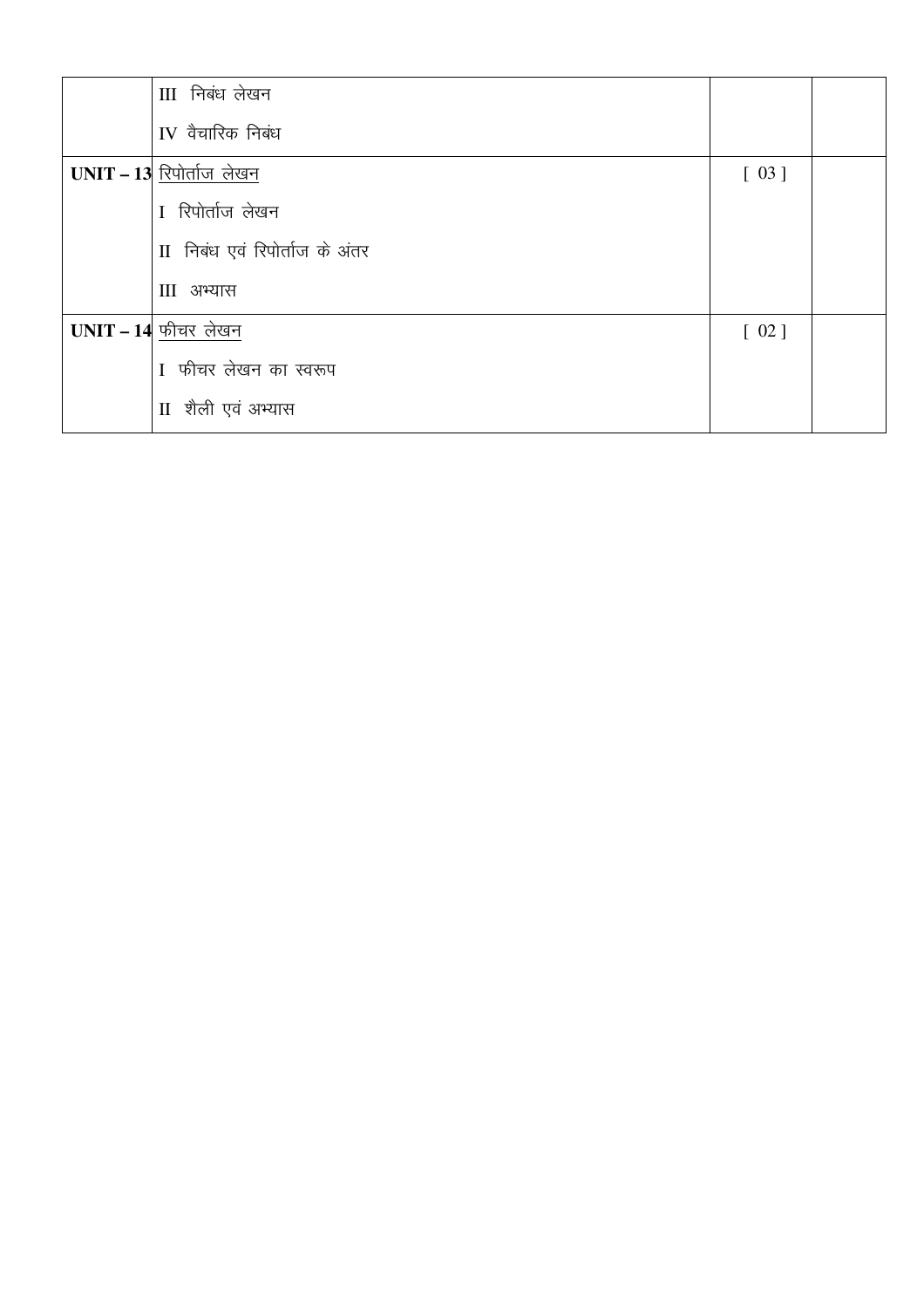## COMPUTER PROGRAMMING THROUGH 'C'

|                     |    | Theory                         |     | No of Period in one session :50 |     | <b>Predits</b> |
|---------------------|----|--------------------------------|-----|---------------------------------|-----|----------------|
| <b>Subject Code</b> |    | <b>No. of Periods Per Week</b> |     | <b>Full Marks</b>               | 100 |                |
|                     |    |                                | P/S | ESE                             | 70  | 03             |
| 2000302             | 03 | __                             |     | $\mathbf{m}$                    | 10  |                |
|                     |    |                                |     | $\sim$                          | 20  |                |

## Course Learning Objective:

Computers play a vital role in present day life, more so, in the professional life of technician engineers. In order to enable the students, use the computers effectively in problem solving, this course offers the modern programming language C along with exposition to various engineering applications of computers.

## **Objective:**

The objectives of this course are to make the students able to:

- Develop efficient algorithms for solving a problem.
- Use the various constructs of a programming language viz. conditional, iteration and recursion.
- Implement the algorithms in "C" language.
- Use simple data structures like array, stacks and linked list solving problems.
- Handling File in "C".

|                | <b>Contents: Theory</b>                                                                                                                                  | $\overline{H}$ rs | <b>Marks</b> |
|----------------|----------------------------------------------------------------------------------------------------------------------------------------------------------|-------------------|--------------|
|                | Introduction to computer software:                                                                                                                       | [03]              |              |
| Unit-1         | Classification of computer software.<br>➤<br>System software.<br>Application software.<br>Programming languages.<br>➤<br>Machine languages.<br>$\bullet$ |                   |              |
|                | Assembly languages.<br>$\bullet$                                                                                                                         |                   |              |
|                | High level programming languages.<br>٠                                                                                                                   |                   |              |
|                | Algorithms and flowchart.<br>➤                                                                                                                           |                   |              |
|                | <b>Fundamental of C languages.</b>                                                                                                                       | [08]              |              |
|                | Introduction.<br>➤<br>Background.<br>٠                                                                                                                   |                   |              |
|                | Characteristics of C.<br>$\bullet$                                                                                                                       |                   |              |
|                | Uses of C.<br>$\bullet$                                                                                                                                  |                   |              |
|                | Structure of a C program.<br>➤                                                                                                                           |                   |              |
|                | Writing the first C program.<br>$\blacktriangleright$                                                                                                    |                   |              |
|                | Files used in a C program.<br>➤                                                                                                                          |                   |              |
|                | Source code files.<br>$\bullet$                                                                                                                          |                   |              |
| <u>Unit -2</u> | Header files.<br>$\bullet$                                                                                                                               |                   |              |
|                | Object files.<br>$\bullet$                                                                                                                               |                   |              |
|                | Binary executable files.<br>$\bullet$                                                                                                                    |                   |              |
|                | Compiling and Executing C programs.<br>$\blacktriangleright$                                                                                             |                   |              |
|                | Using comments.<br>$\blacktriangleright$                                                                                                                 |                   |              |
|                | Characters used in C.<br>$\blacktriangleright$                                                                                                           |                   |              |
|                | Identifier.<br>➤                                                                                                                                         |                   |              |
|                | Keyword or Reserved words.<br>$\blacktriangleright$                                                                                                      |                   |              |
|                | Tokens.<br>$\blacktriangleright$                                                                                                                         |                   |              |
|                | Constants.<br>➤                                                                                                                                          |                   |              |
|                | Numeric constant.                                                                                                                                        |                   |              |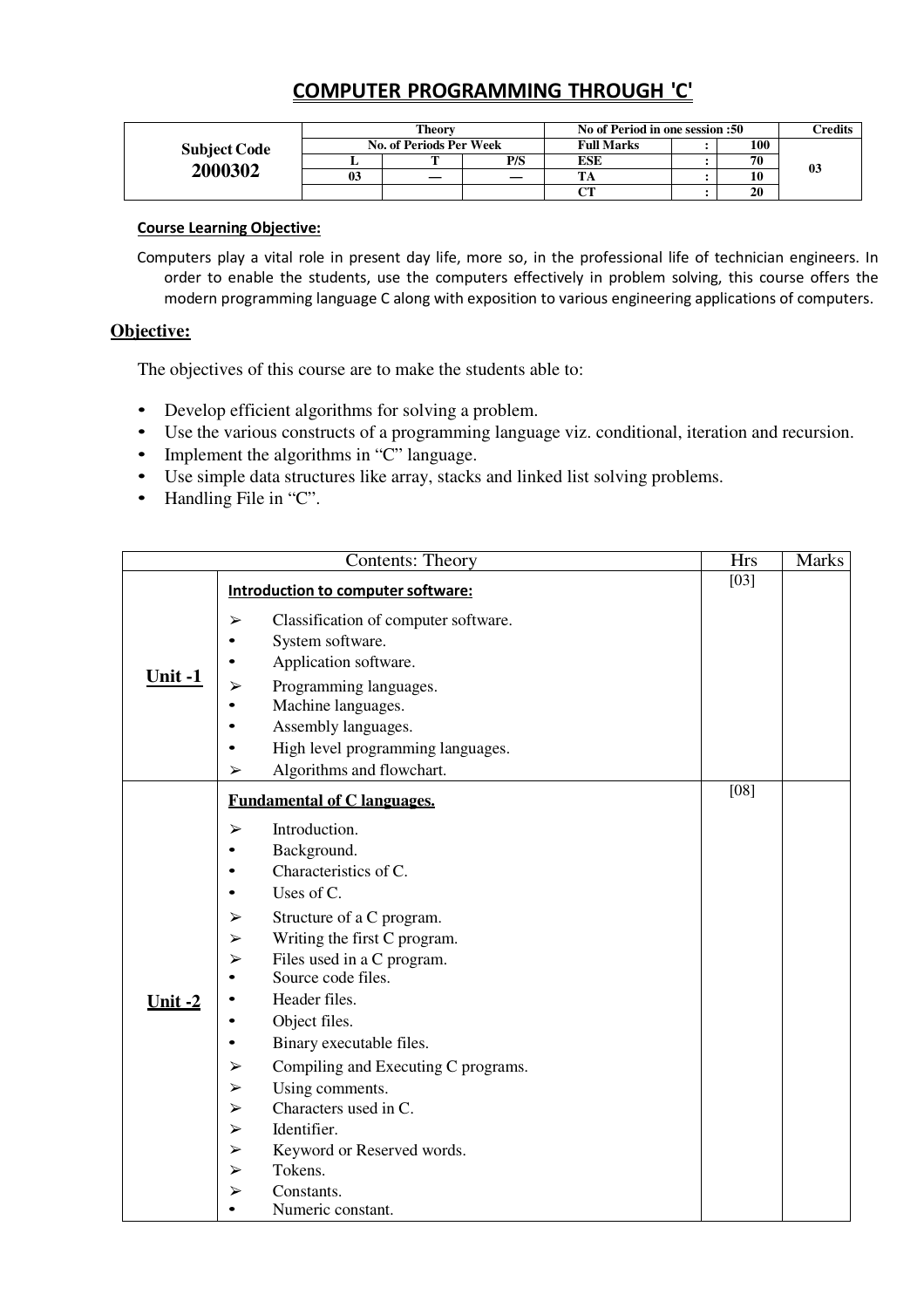|                      | $\bullet$             | String Character constant.                      |        |  |
|----------------------|-----------------------|-------------------------------------------------|--------|--|
|                      | ➤                     | Variables.                                      |        |  |
|                      | ➤                     | Variable Declaration.                           |        |  |
|                      | ➤                     | Basic Data Types.                               |        |  |
|                      | $\blacktriangleright$ | Additional Data types.                          |        |  |
|                      | $\blacktriangleright$ | Operators and Expressions.                      |        |  |
|                      | ➤                     | Operator Precedence and Associativity.          |        |  |
|                      | ➤                     | Type conversion and Type casting.               |        |  |
|                      | ➤                     | Input/Output statements in C.                   |        |  |
|                      |                       |                                                 |        |  |
|                      |                       | <b>Decision Control and Looping Statements:</b> |        |  |
|                      | ➤                     | Introduction to Decision control statements.    |        |  |
|                      | ➤                     | Conditional Branching statements.               |        |  |
|                      | $\bullet$             | If statement.                                   |        |  |
|                      |                       | If-else statement.                              |        |  |
|                      |                       | If-else-if statement.                           |        |  |
| Unit $-3$            |                       | Switch case.                                    |        |  |
|                      |                       |                                                 |        |  |
|                      | ➤                     | Iterative statements.                           |        |  |
|                      | $\bullet$             | While loop.                                     |        |  |
|                      | $\bullet$             | Do-while loop.                                  |        |  |
|                      |                       | For loop.                                       |        |  |
|                      | ➤                     | Nested loops.                                   |        |  |
|                      | ➤                     | Break and continue statements.                  |        |  |
|                      | ٠                     | Break statement.                                |        |  |
|                      | ٠                     | Continue statement.                             |        |  |
|                      | ➤                     | Goto statement.                                 |        |  |
|                      |                       | Functions in 'C'.                               | $[07]$ |  |
|                      | ➤                     | Uses of functions.                              |        |  |
|                      | $\blacktriangleright$ | User defined functions.                         |        |  |
|                      | ➤                     | Function Declaration.                           |        |  |
|                      |                       |                                                 |        |  |
|                      | $\blacktriangleright$ | Calling a function.                             |        |  |
|                      | ➤                     | Actual and formal Arguments.                    |        |  |
|                      | $\blacktriangleright$ | Rules to call a function.                       |        |  |
|                      | ➤                     | Function propotype.                             |        |  |
| <u><b>Unit-4</b></u> | $\blacktriangleright$ | Recursion.                                      |        |  |
|                      |                       | Use of Recursive function.                      |        |  |
|                      | ➤                     | Local or Internal variables.                    |        |  |
|                      | ➤                     | Global or External variables.                   |        |  |
|                      | ➤                     | Void function.                                  |        |  |
|                      | ➤                     | Storage classes in C.                           |        |  |
|                      |                       | Auto or Automatic Storage class.                |        |  |
|                      |                       | Static Storage class.                           |        |  |
|                      |                       | Extern Storage class.                           |        |  |
|                      |                       | Register Storage class.                         |        |  |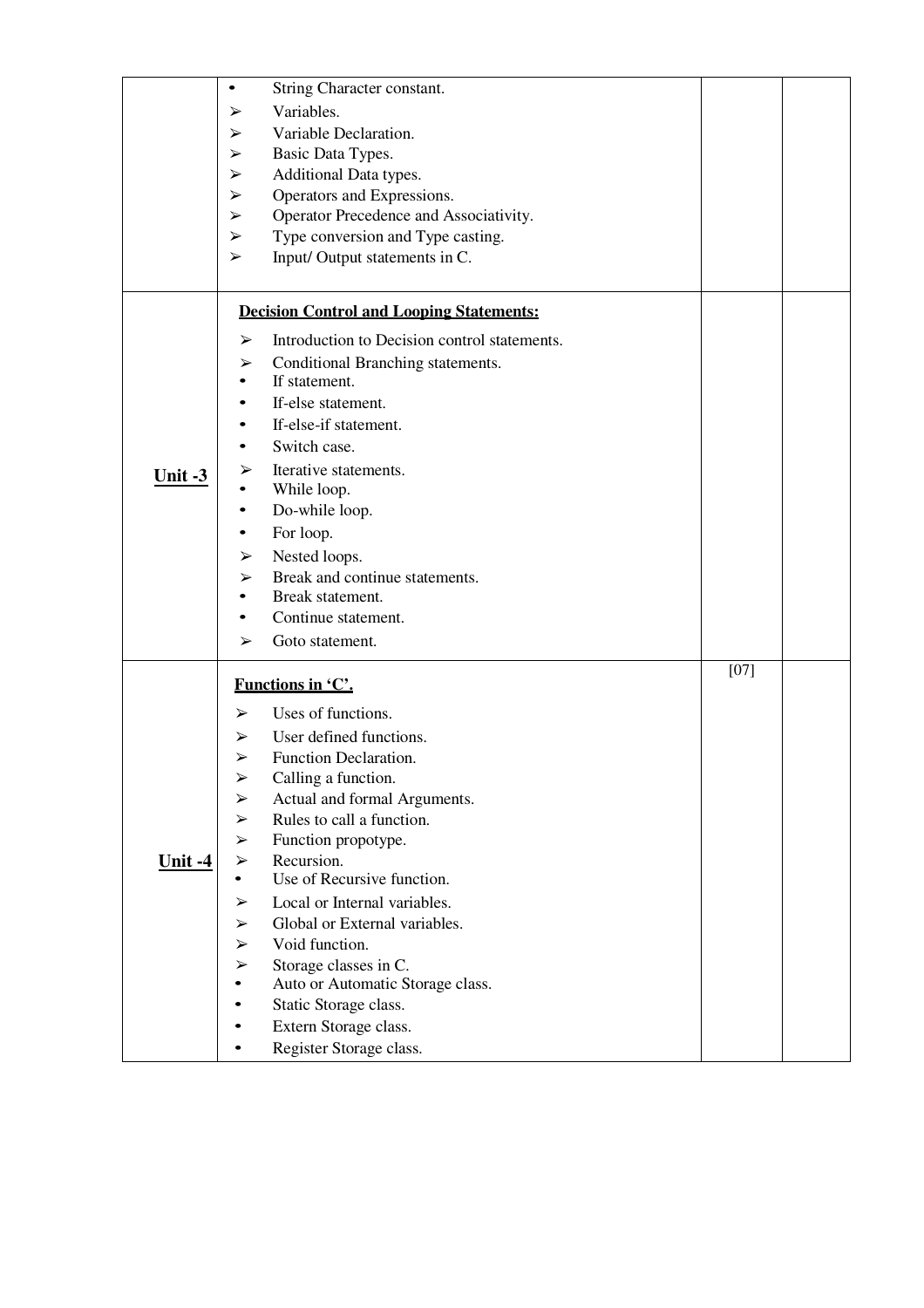|                       | <u>Arravs.</u>                                                                                  | $[07]$ |  |
|-----------------------|-------------------------------------------------------------------------------------------------|--------|--|
|                       | Introduction.<br>➤                                                                              |        |  |
|                       | Declaration of Arrays.<br>➤                                                                     |        |  |
|                       | Accessing the Elements of an Array.<br>➤                                                        |        |  |
|                       | Calculating the address of Array elements.<br>٠                                                 |        |  |
|                       | Calculating the length of an Array.<br>$\bullet$                                                |        |  |
|                       | Storing values in Arrays.<br>➤                                                                  |        |  |
|                       | Initializing Arrays during Declaration.<br>$\bullet$                                            |        |  |
|                       | Inputting values from the keyboard.<br>$\bullet$                                                |        |  |
|                       | Assigning values to Individual Elements.<br>Operations on Arrays.<br>➤                          |        |  |
|                       | Traversing an Array.<br>$\bullet$                                                               |        |  |
| <u>Unit -5</u>        | Inserting an Element in an Array.<br>$\bullet$                                                  |        |  |
|                       | Deleting an Element from an Array.<br>$\bullet$                                                 |        |  |
|                       | Merging Two Arrays.<br>$\bullet$                                                                |        |  |
|                       | Searching for a value in an Array.<br>$\bullet$<br>Passing Arrays to functions.<br>➤            |        |  |
|                       | Two dimensional Arrays.<br>➤                                                                    |        |  |
|                       | Declaring Two-dimensional Arrays.<br>$\bullet$                                                  |        |  |
|                       | Initializing Two-dimensional Arrays.<br>$\bullet$                                               |        |  |
|                       | Accessing the Elements of two dimensional Arrays.<br>Operations on Two-dimensional Arrays.<br>➤ |        |  |
|                       |                                                                                                 |        |  |
|                       | Pointers.                                                                                       | [07]   |  |
|                       | Understanding the Computer's Memory.<br>➤                                                       |        |  |
|                       | Introduction to pointers.<br>➤                                                                  |        |  |
|                       | Declaring pointer variables.<br>➤<br>Pointer Expressions and pointer Arithmetic.<br>➤           |        |  |
|                       | Null pointers.<br>➤                                                                             |        |  |
| Unit $-6$             | Passing Arguments to function using pointer.<br>➤                                               |        |  |
|                       | Pointers and Arrays.<br>➤                                                                       |        |  |
|                       | Passing an Array to a Function.<br>➤                                                            |        |  |
|                       | Dynamic Memory Allocation.<br>➤<br>Malloc () function.                                          |        |  |
|                       | Calloc () function.                                                                             |        |  |
|                       | Realloc () function.                                                                            |        |  |
|                       | Free () function.                                                                               |        |  |
|                       | <b>Structures and Unions.</b>                                                                   | $[04]$ |  |
|                       | Structures.<br>➤                                                                                |        |  |
|                       | Structure variables and Arrays.<br>➤                                                            |        |  |
| <u><b>Unit -7</b></u> | Initialization of structure variable and Array.                                                 |        |  |
|                       | Dot (•) Operator.                                                                               |        |  |
|                       | Assigning value of a structure to Another structure.                                            |        |  |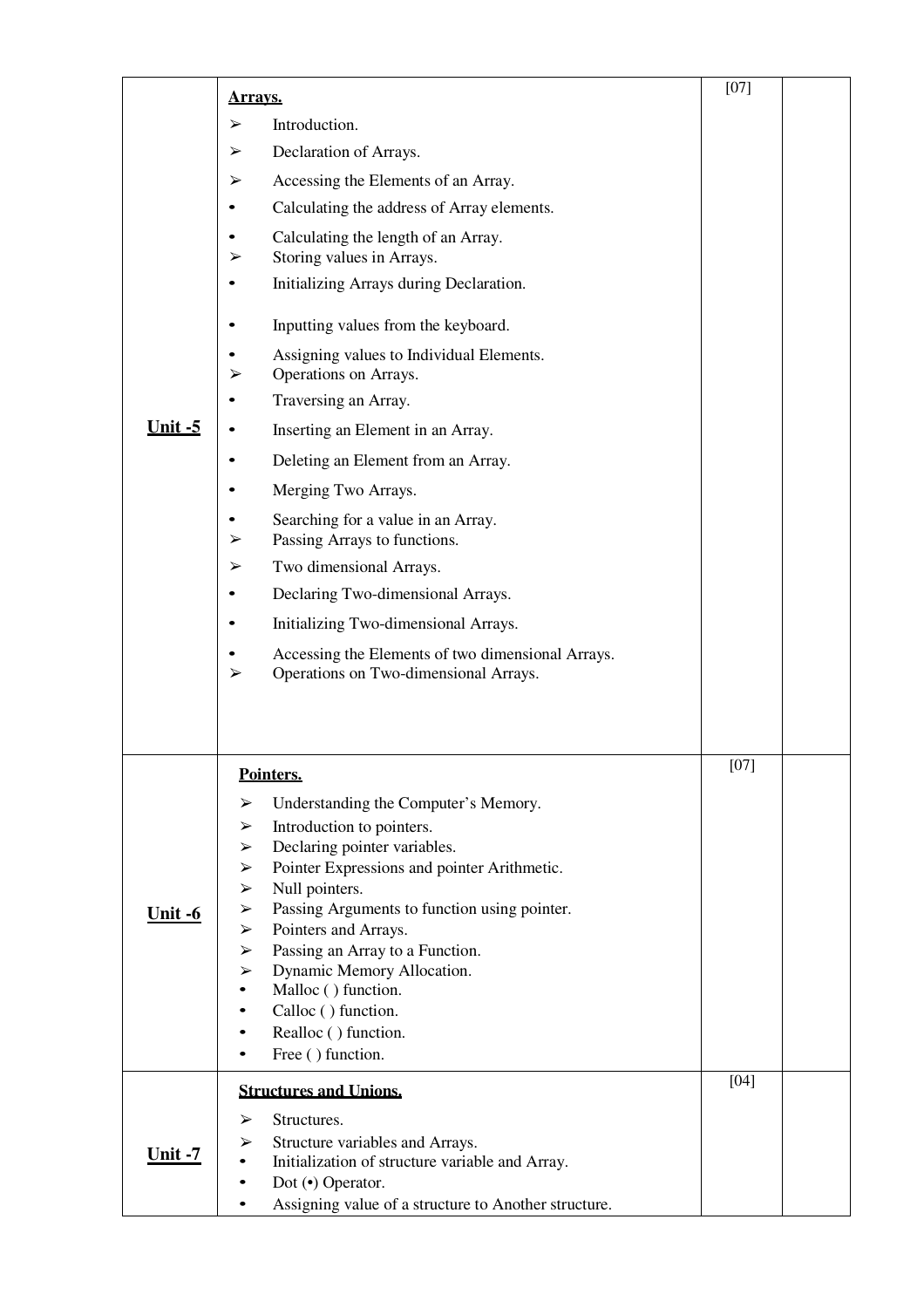| Structure within structures.<br>➤                 |  |
|---------------------------------------------------|--|
| Site of () of a structure.<br>➤                   |  |
| Unions.                                           |  |
| Site of () unions.<br>➤                           |  |
| Difference between a structure and an union.<br>➤ |  |
| Enum Data Type.<br>➤                              |  |
| Typedef Declaration.<br>$\blacktriangleright$     |  |

#### Book Recommended:

| 1.  | Programming with C. Second Edition. Tata McGraw-Hill, 2000                |                          | <b>Byron Gottfried</b> |
|-----|---------------------------------------------------------------------------|--------------------------|------------------------|
| 2.  | How to solve by Computer, Seventh Edition, 2001, Prentice hall of India.  |                          | R.G. Dromey            |
| 3.  | Programming with ANSI-C, First Edition, 1996, Tata McGraw hill.           |                          | E. Balaguruswami       |
| 4.  | Programming with ANSI & Turbo C. First Edition, Pearson Education.        |                          | A. Kamthane            |
| 5.  | Programming with C. First Edition, 1997, Tara McGraw hill.                |                          | Venugopla and Prasad   |
| 6.  | The C Programming Language, Second Edition, 2001, Prentice Hall of India. |                          | B. W. Kernighan & D.M. |
| 7.  | Programming in C, Vikash Publishing House Pvt. Ltd., Jungpura, New Delhi. | $\blacksquare$           | R. Subburaj            |
| 8.  | Programming with C Language, Tara McGraw Hill, New Delhi.                 |                          | C. Balagurswami        |
| 9.  | Programming in C, Galgotia Publications Pvt. Ltd. Dariyaganj, New Delhi.  |                          | Kris A. Jamsa          |
| 10. | The Art of C Programming, Narosa Publishing House, New Delhi.             |                          | Jones, Robin & Stewart |
| 11. | Problem Solving and Programming. Prentice Hall International.             |                          | A.C. Kenneth           |
| 12. | C made easy, McGraw Hill Book Company, 1987.                              |                          | H. Schildt             |
| 13. | Software Engineering, McGraw Hill, 1992.                                  | $\overline{\phantom{a}}$ | R.S. Pressman          |
| 14. | Pointers in C, BPB publication, New Delhi.                                |                          | Yashwant Kanetkar      |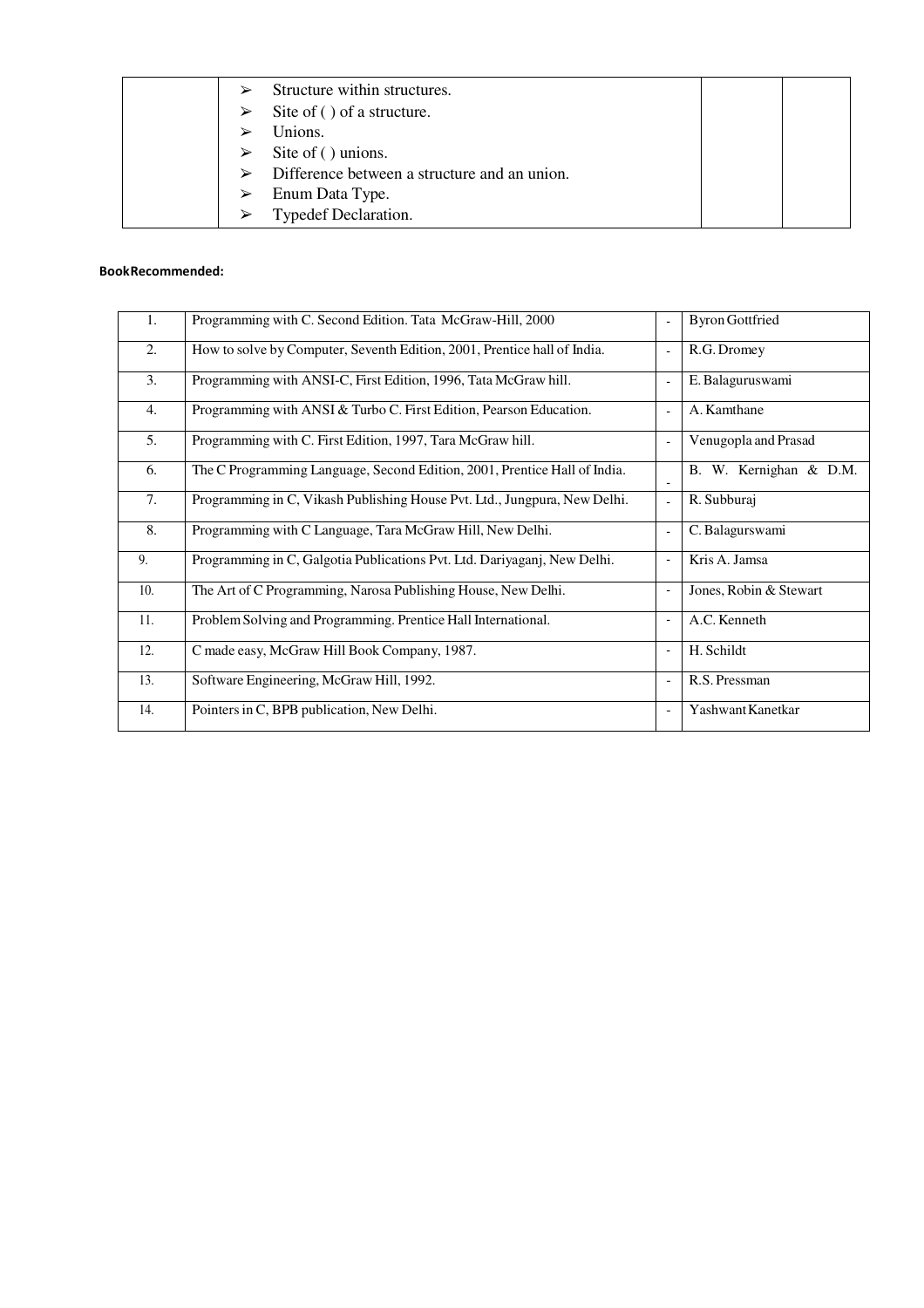# MANAGERIAL ECONOMICS

|                     | Theorv                         |  |     | No of Period in one session : 50 |  |     | <b>Predits</b> |
|---------------------|--------------------------------|--|-----|----------------------------------|--|-----|----------------|
|                     | <b>No. of Periods Per Week</b> |  |     | <b>Full Marks</b>                |  | 100 |                |
| <b>Subject Code</b> |                                |  | P/S | ESE                              |  | 70  |                |
| 2026303             | 03                             |  |     |                                  |  | 10  | 03             |
|                     |                                |  |     | CТ                               |  | 20  |                |

#### Rationale & Objective:

Basic aims and objective of this subject is to tell how best to achieve a firm objective in particular situation. Since it provides an intelligent understanding of the environment in which the business must operate.

This understanding enables a student to adjust in the best possible manner with external forces over which he has no control but which play a crucial role in the wellbeing of his concern

|                               | Contents: Theory                          | <b>Hrs</b>        | <b>Marks</b> |
|-------------------------------|-------------------------------------------|-------------------|--------------|
| Unit -1                       | Definition of Economics                   | (01)              |              |
| Unit-2                        | The role of Economist                     | $\overline{(01)}$ |              |
| Unit $-3$                     | Nature and Scope of Economics             | (01)              |              |
| Unit-4                        | Micro & Macro Economics                   | $\overline{(01)}$ |              |
| Unit $-5$                     | Theory of Consumption                     | (01)              |              |
| Unit -6                       | Consumer Behavior (Marginal Utility)      | (01)              |              |
| Unit $-7$                     | The law of Diminishing Marginal Utility   | (01)              |              |
| Unit-8                        | The law of Equi. Marginal Utility         | (01)              |              |
| Unit $-9$                     | Consumer's Surplus                        | $\overline{(01)}$ |              |
| Unit $-10$                    | Law of Demand                             | $\overline{(01)}$ |              |
| Unit $-11$                    | Price line & Equilibrium of Consumer      | (01)              |              |
| Unit $-12$                    | The substitution effect $&$ Income effect | (01)              |              |
| Unit $-13$                    | Elasticity of Demand, Giffon goods        | $\overline{(01)}$ |              |
| Unit $-14$                    | Theory of Production                      | (01)              |              |
| Unit $-15$                    | Theory of Production function             | $\overline{(01)}$ |              |
| Unit $-16$                    | Law of Production                         | (01)              |              |
| <b>Unit-17</b>                | <b>ISO Product Curve</b>                  | $\overline{(01)}$ |              |
| Unit $-18$                    | Linear Programming                        | (01)              |              |
|                               | (1) GraphicalMethod                       | (01)              |              |
|                               | (2) Simpler Method                        |                   |              |
| $\overline{\text{Unit } -19}$ | Theory of Exchange/Product Pricing        | (01)              |              |
| <b>Unit -20</b>               | The concept of cost and curve             | $\overline{(01)}$ |              |
| <b>Unit-21</b>                | Market & Market Structures                | (01)              |              |
| <b>Unit -22</b>               | Revenue and Revenue Curve                 | $\overline{(01)}$ |              |
| <b>Unit -23</b>               | Price under perfect Competition           | (01)              |              |
| <b>Unit -24</b>               | Price Under Monopoly                      | $\overline{(01)}$ |              |
| <b>Unit -25</b>               | MonopolisticCompetition                   | (01)              |              |
| <b>Unit -26</b>               | Oligo poly                                | (01)              |              |
| $U$ nit -27                   | <b>Public Finance</b>                     | (02)              |              |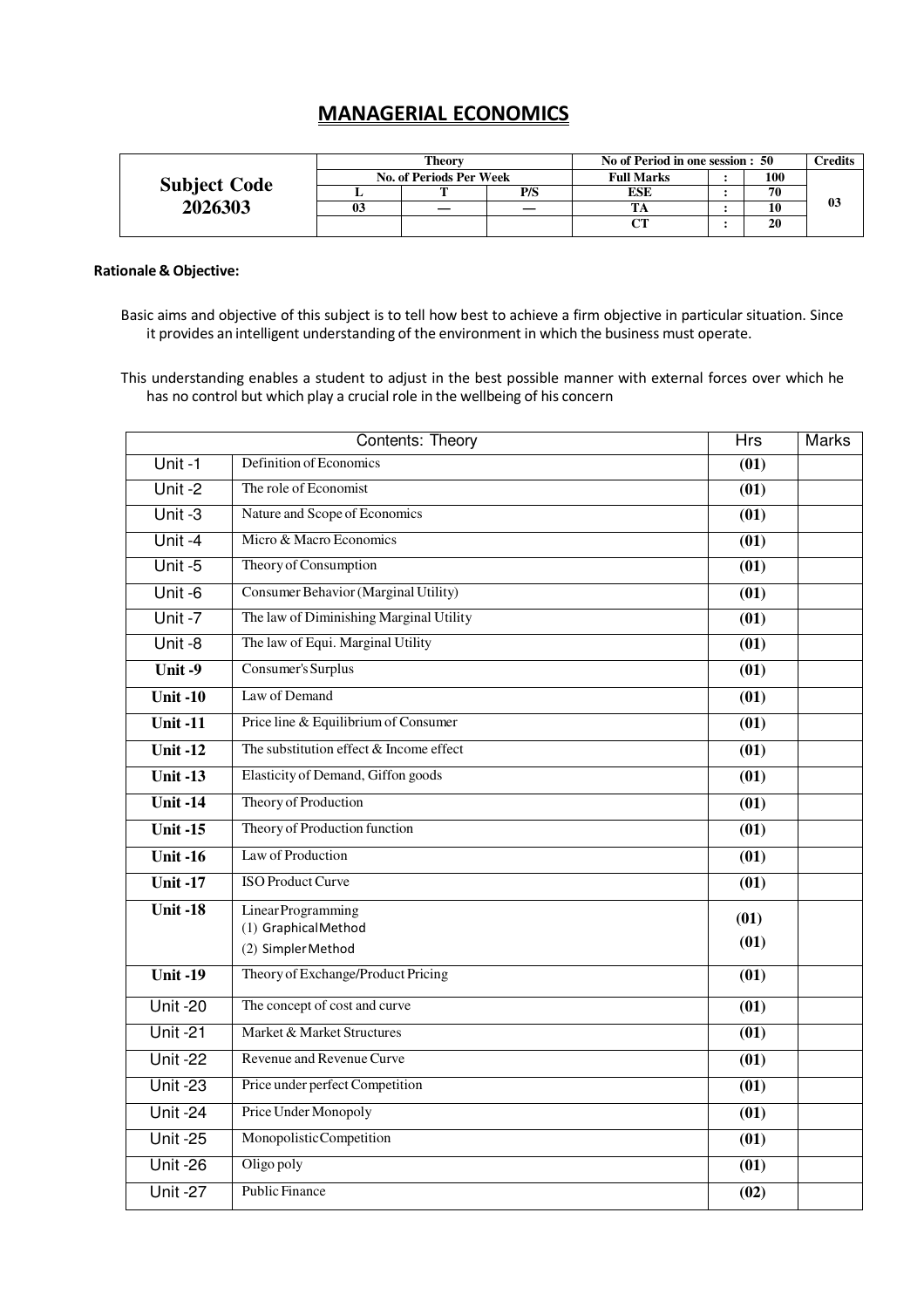| <b>Unit -28</b> | Importance of Public Finance                   | (02) |  |
|-----------------|------------------------------------------------|------|--|
| Unit $-29$      | Meaning of Tax & Type of Tax                   | (02) |  |
| Unit $-30$      | Meaning of Public Debt                         | (02) |  |
| Unit $-31$      | Sources of Public Debt                         | (02) |  |
| <b>Unit -32</b> | <b>Budget</b>                                  | (02) |  |
| <b>Unit -33</b> | Meaning and Importance of a Budget             | (02) |  |
| <b>Unit -34</b> | Balance of and Unbalanced Budget               | (02) |  |
| Unit $-35$      | Economic System                                | (01) |  |
| Unit $-36$      | Features of Capitalist Economy                 | (01) |  |
| <b>Unit -37</b> | Features of Socialist Economy                  | (01) |  |
| <b>Unit -38</b> | Features of Mixed Economy                      | (01) |  |
| <b>Unit -39</b> | Comparative Study of all the system of Economy | (01) |  |
| <b>Unit -40</b> | Economic Planning                              | (01) |  |
| <b>Unit -41</b> | Planning in an under developed Economy         | (01) |  |
|                 | Total                                          | 50   |  |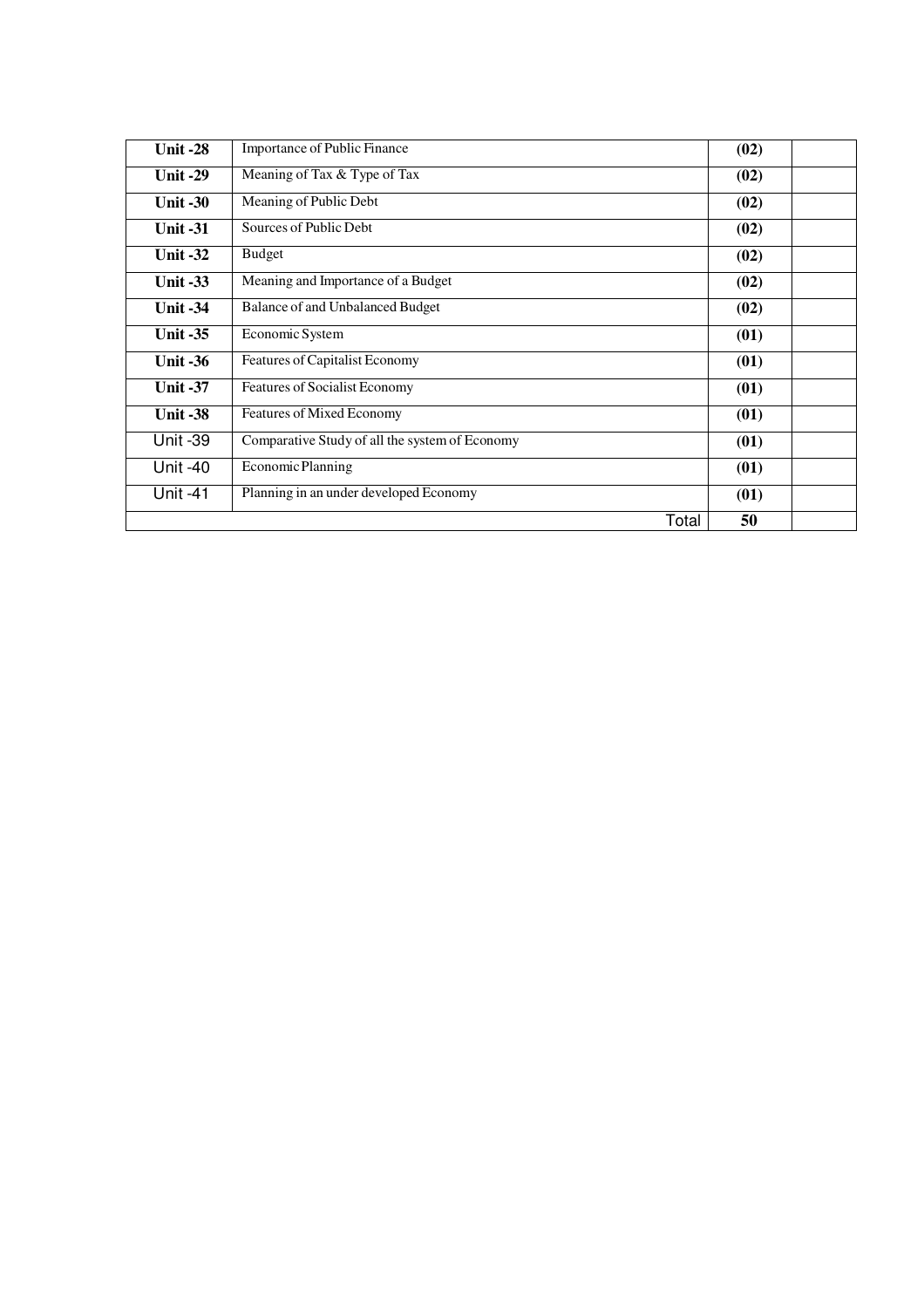## MANAGEMENT INFORMATION SYSTEM

|                     |                          | Theory                   |     | No of Periods in One Session: 50 | <b>Credits</b> |    |
|---------------------|--------------------------|--------------------------|-----|----------------------------------|----------------|----|
| <b>Subject Code</b> |                          | No. of Periods Per Week  |     | <b>Full Marks</b>                |                |    |
| 2026304             |                          |                          | P/S | <b>ESE</b>                       | 70             | 03 |
|                     | 03                       | -                        | -   | TA                               | 10             |    |
|                     | $\overline{\phantom{0}}$ | $\overline{\phantom{0}}$ | -   | rт                               | 20             |    |

## **Rationale and Objectives:**

The Systems model of management shows that Communication is needed for carrying out the managerial functions and to link the organization with its external environment. The Management Information System provides the communication link and makes managing possible.

It helps the student to know that how external information is necessary for preparing the policy and strategy of a control.

|          | <b>CONTENTS: (THEORY)</b>                              |      |  |
|----------|--------------------------------------------------------|------|--|
| $UNIT-I$ | Understanding MIS :-                                   | [04] |  |
|          | - Introduction to Management Information System        |      |  |
|          | - Impact of MIS                                        |      |  |
|          | - Role and Importance                                  |      |  |
|          | - Managers Function                                    |      |  |
|          | - Types of computers used by Organization              |      |  |
| $UNIT-2$ | Conceptual Foundation: -                               | [03] |  |
|          | - Introduction                                         |      |  |
|          | - The Decision-making Process                          |      |  |
|          | - The Structure of Management Information System       |      |  |
| $UNIT-3$ | Kinds of Information System: -                         | [03] |  |
|          | - Introduction                                         |      |  |
|          | - Types of management System                           |      |  |
|          | - Concepts of Management Organization                  |      |  |
| $UNIT-4$ | Planning and Control: -                                | [03] |  |
|          | - Introduction                                         |      |  |
|          | - Differences between planning and control information |      |  |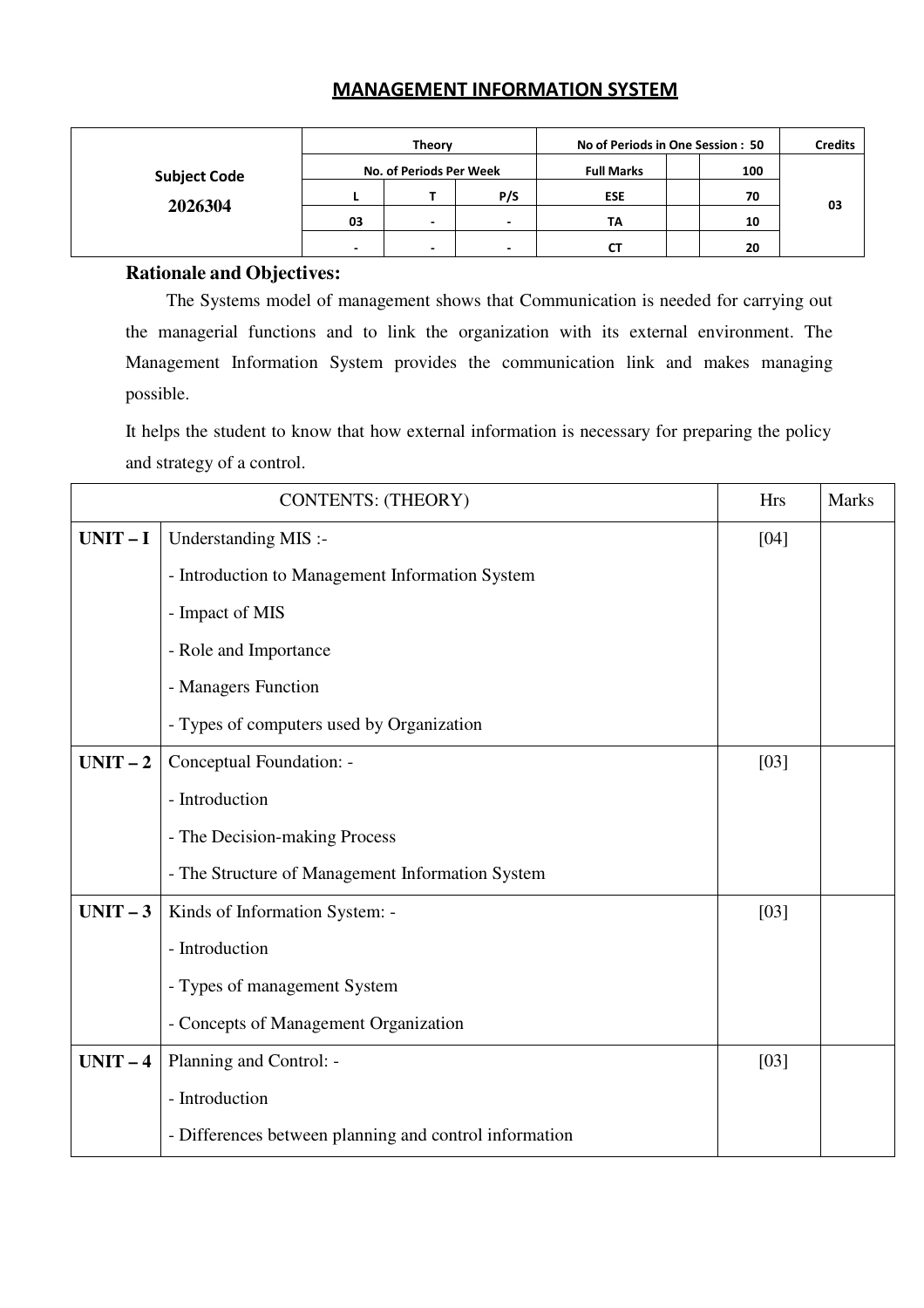| $UNIT-5$ | MIS Planning and Development: -                      | $[03]$ |  |
|----------|------------------------------------------------------|--------|--|
|          | - Introduction                                       |        |  |
|          | - Planning                                           |        |  |
|          | - Development                                        |        |  |
| $UNIT-6$ | MIS Organization Structure :-                        | $[03]$ |  |
|          | - Introduction                                       |        |  |
|          | - MIS at Management levels                           |        |  |
|          | - Strategic level planning                           |        |  |
|          | - Operational level planning                         |        |  |
| $UNIT-7$ | Concept and Process of Control: -                    | $[04]$ |  |
|          | - Introduction                                       |        |  |
|          | - Managerial control                                 |        |  |
|          | - Accounting and control                             |        |  |
|          | - Major control System (traditional and modern)      |        |  |
|          | - Responsibility accounting                          |        |  |
| $UNIT-8$ | Enterprise resources planning: -                     | $[03]$ |  |
|          | - Introduction                                       |        |  |
|          | - Basics of ERP                                      |        |  |
|          | - Benefits and challenges of Enterprise system       |        |  |
| $UNIT-9$ | Trends in MIS :-                                     | $[03]$ |  |
|          | - Introduction                                       |        |  |
|          | - Decision support system (DSS)                      |        |  |
|          | - Artificial intelligence (AI)                       |        |  |
|          | UNIT - 10 Support models and knowledge management: - | [04]   |  |
|          | - Introduction                                       |        |  |
|          | - Market research methods                            |        |  |
|          | - Ratio analysis for financial assessment            |        |  |
|          | - Management science models                          |        |  |
|          | - Project planning and control models                |        |  |
|          | - Cost accounting system                             |        |  |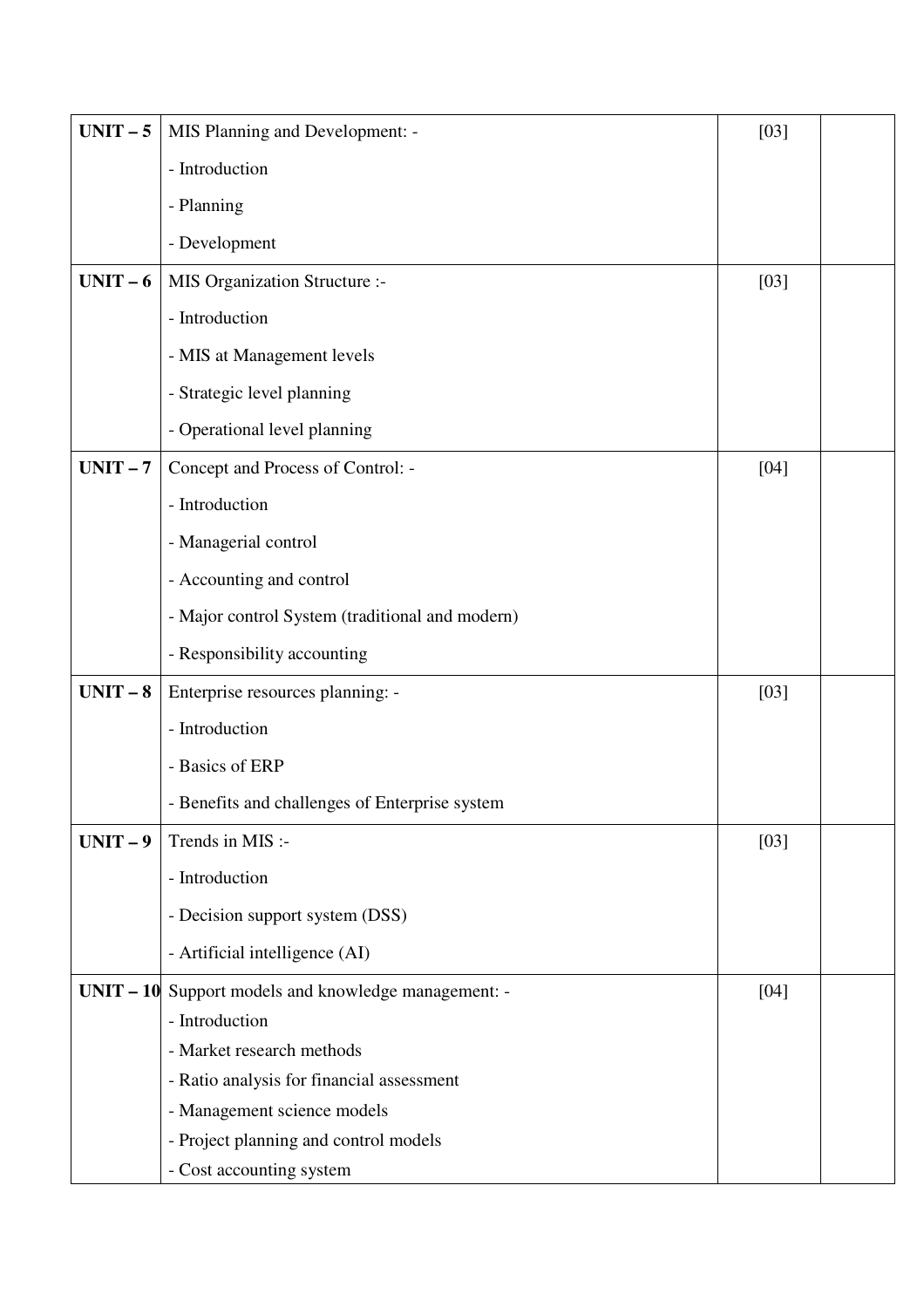| $UNIT - 11$ Organization and computer system:-        | $[04]$ |  |
|-------------------------------------------------------|--------|--|
| - Introduction                                        |        |  |
| - Basics of computer system                           |        |  |
| - Basics network terminology                          |        |  |
| - Definition and application                          |        |  |
| - The Intranet and Extranet                           |        |  |
| $UNIT - 12$ Database management system :-             | $[03]$ |  |
| - Introduction                                        |        |  |
| - Types of database users                             |        |  |
| - DBMS                                                |        |  |
| - Designing of DBMS                                   |        |  |
| - The Intranet and Extranet                           |        |  |
| UNIT $-13$ Strategic management information system :- | $[03]$ |  |
| - Introduction                                        |        |  |
| - Background                                          |        |  |
| - Performance                                         |        |  |
| - Product differentiation and value chain             |        |  |
| - How it influences organization goals                |        |  |
| $UNIT - 14$ Security and ethical issues :-            | $[03]$ |  |
| - Introduction                                        |        |  |
| - Control issues in Management Information System     |        |  |
| - Security hazards                                    |        |  |
| - Ethical issues                                      |        |  |
| Total -                                               | $[50]$ |  |

## **Recommended Books :-**

| 1. | <b>Essential of Management</b>  | Koontz & O'Deonnel |  |
|----|---------------------------------|--------------------|--|
| 2. | <b>Principles of Management</b> | L. M. Prasad       |  |
| 3. | Introduction to Accountancy     | T.S. Grewal        |  |
| 4. | <b>Financial Management</b>     | Prasanna & Chandra |  |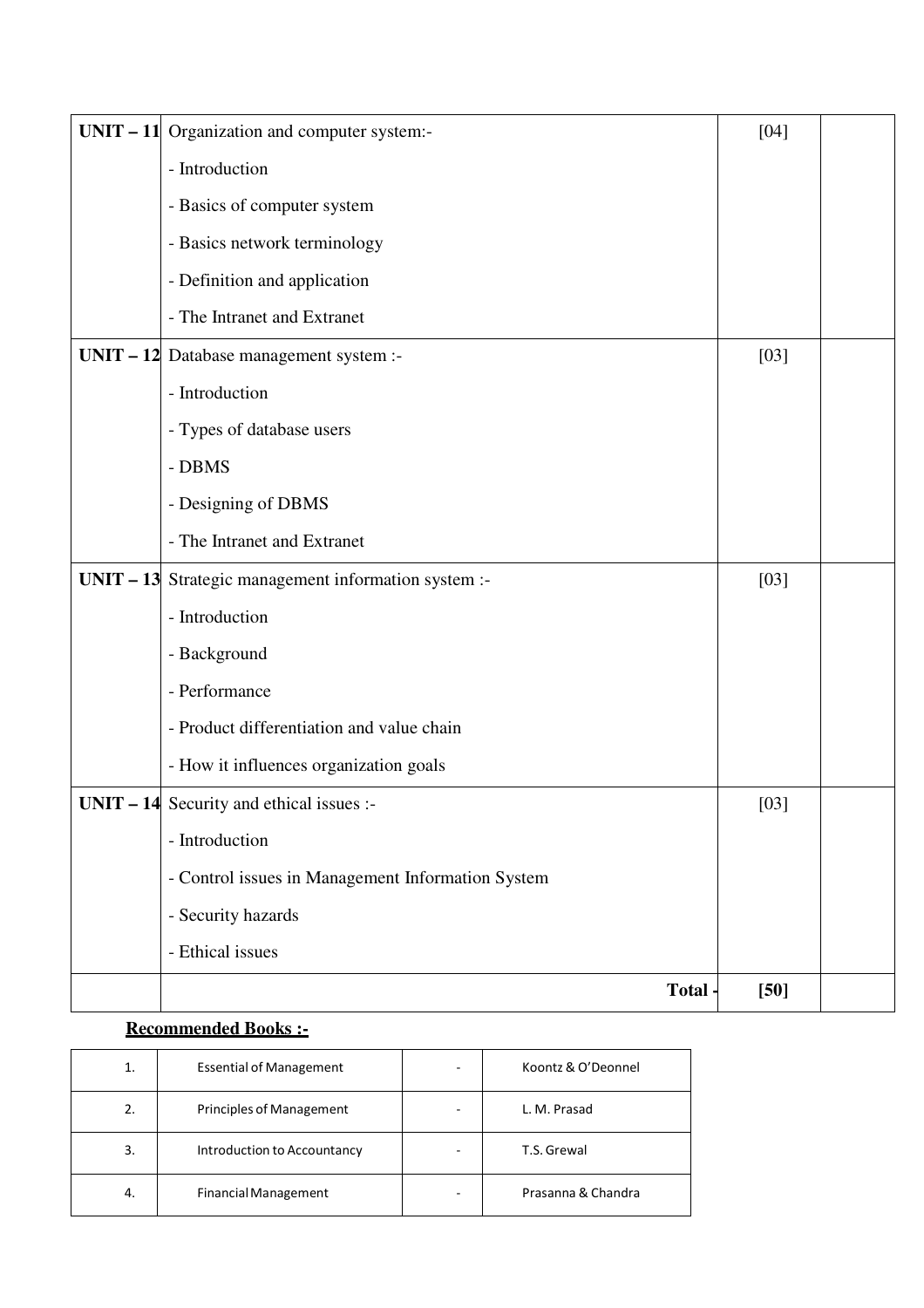# **E-TYPING - I**

|                     |                         | Theorv |     | No of Period in one session: |  |     | $T$ redits     |
|---------------------|-------------------------|--------|-----|------------------------------|--|-----|----------------|
| <b>Subject Code</b> | No. of Periods Per Week |        |     | <b>Full Marks</b>            |  | 100 |                |
|                     |                         | m      | P/S | ESE                          |  | 70  | 0 <sub>3</sub> |
| 2026305             | 03                      |        |     |                              |  |     |                |
|                     |                         |        |     | $\mathsf{C}\mathsf{T}$       |  | 20  |                |

## E-TYPEWRITING-I (ENGLISH/HINDI)

## RATIONALE

COMPUTER is used in the offices for typing letters, bills, invoices, forms, notices, reports, statements and other written forms of communication. The students of this programme must have the necessary skills to operate the key-board of computer which is having similar key positions. The proficiency in etyping will enable the students to perform in the written communication, necessary for modern offices, efficiently and effectively. Through the series of courses in typing the necessary skills shall by developed in the students of this diploma programme.

#### CONTENTS: THEORY (ENGLISH)

- 1. E-Typewriting:
	- Introduction and Importance of E-Typewriting.
	- Difference between manual typewriting and E-typewriting.
	- Job Opportunities.
- 2. Qualities required to become an efficient and effective typist
- 3. Basics of good e-keyboarding skills
- 4. Importance of Proper Physical Environment for typing work, Proper Lighting, Proper Furniture.
- 5. Typing Ergonomics and Positioning:
	- Position of Monitor, Keyboard, Mouse etc.
	- Body Positioning.
- 6. Introduction to Keyboard:-
	- In-script, Qwerty, etc.
	- Types of Keys: Alphanumeric Keys, Punctuation Keys and Special Keys.
	- Ergonomic Keyboard.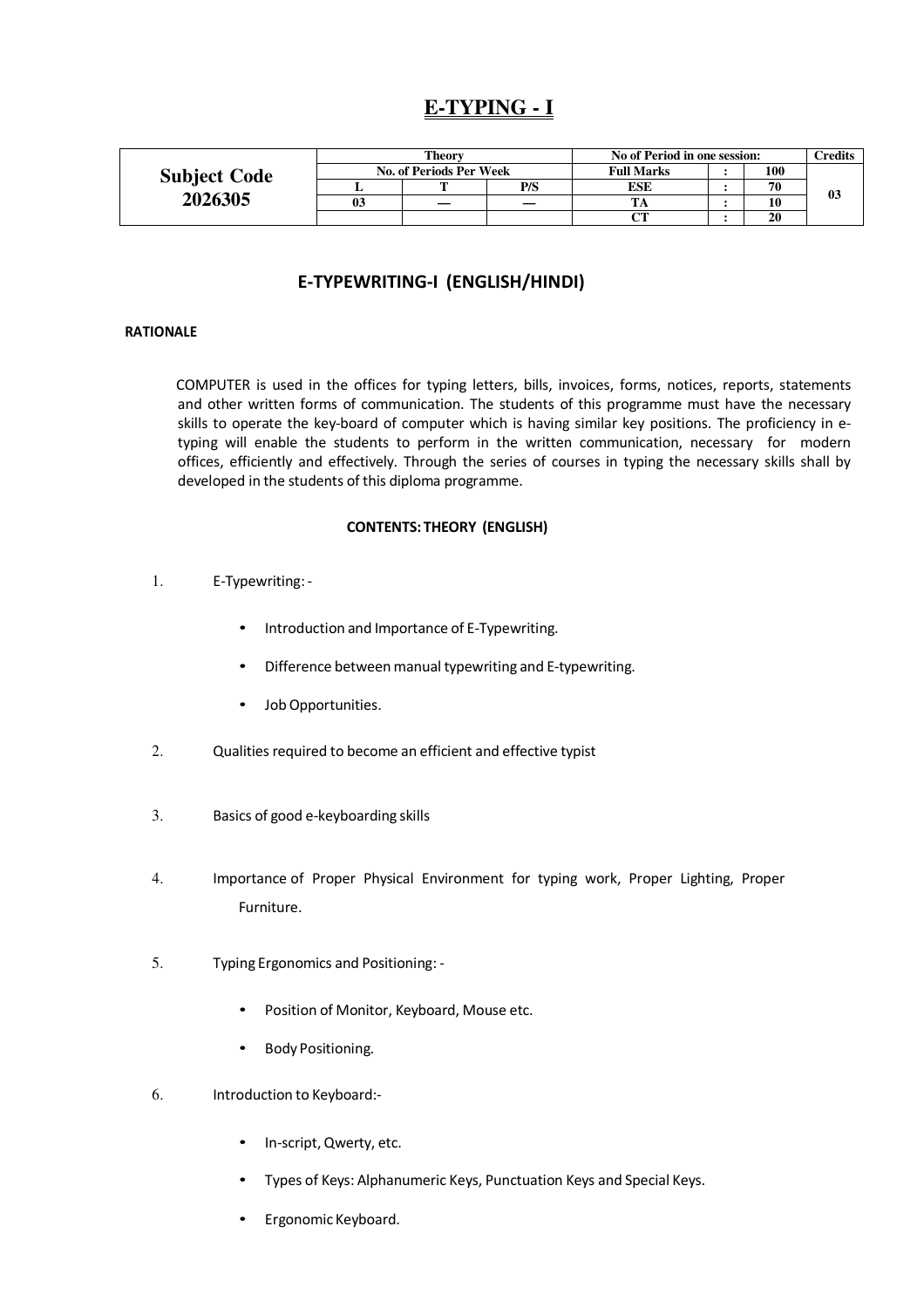- 7. Methods of Typewriting:
	- Touch Typewriting
	- Sight Typewriting
- 8. Approaches to Typewriting:
	- Vertical Approach
	- Horizontal Approach
- 9. Finger Placement according to Touch Typewriting:
	- Home Row
	- Upper Row
	- Bottom Row
	- Number Row
- 10. Importance of Typing Rhythm
- 11. Use of Spacing in Punctuation Signs
- 12. Knowledge of various errors which may be committed in key board operation.
- 13. Importance of Accuracy over speed
- 14. Keyboarding drill exercises

Note:- Practice of typing in a word processing package, typing software and on-line.

#### CONTENTS: THEORY (HINDI)

टंकण विज्ञान – थ्योरी (सैद्वान्तिक)

1. टंकण विज्ञान का परिचयांकन

टाइपराइटर की उपयोगिता, महत्व और विकास।

विभिन्न प्रकार की मशीनें – हस्तचालित मानक यंत्रा, वहनीय, ध्वनी–रहित, ब्रेल–राइटर, इलेक्टॉनिक यंत्रा, कम्प्युटर एवं लैप–टॉप का विकास।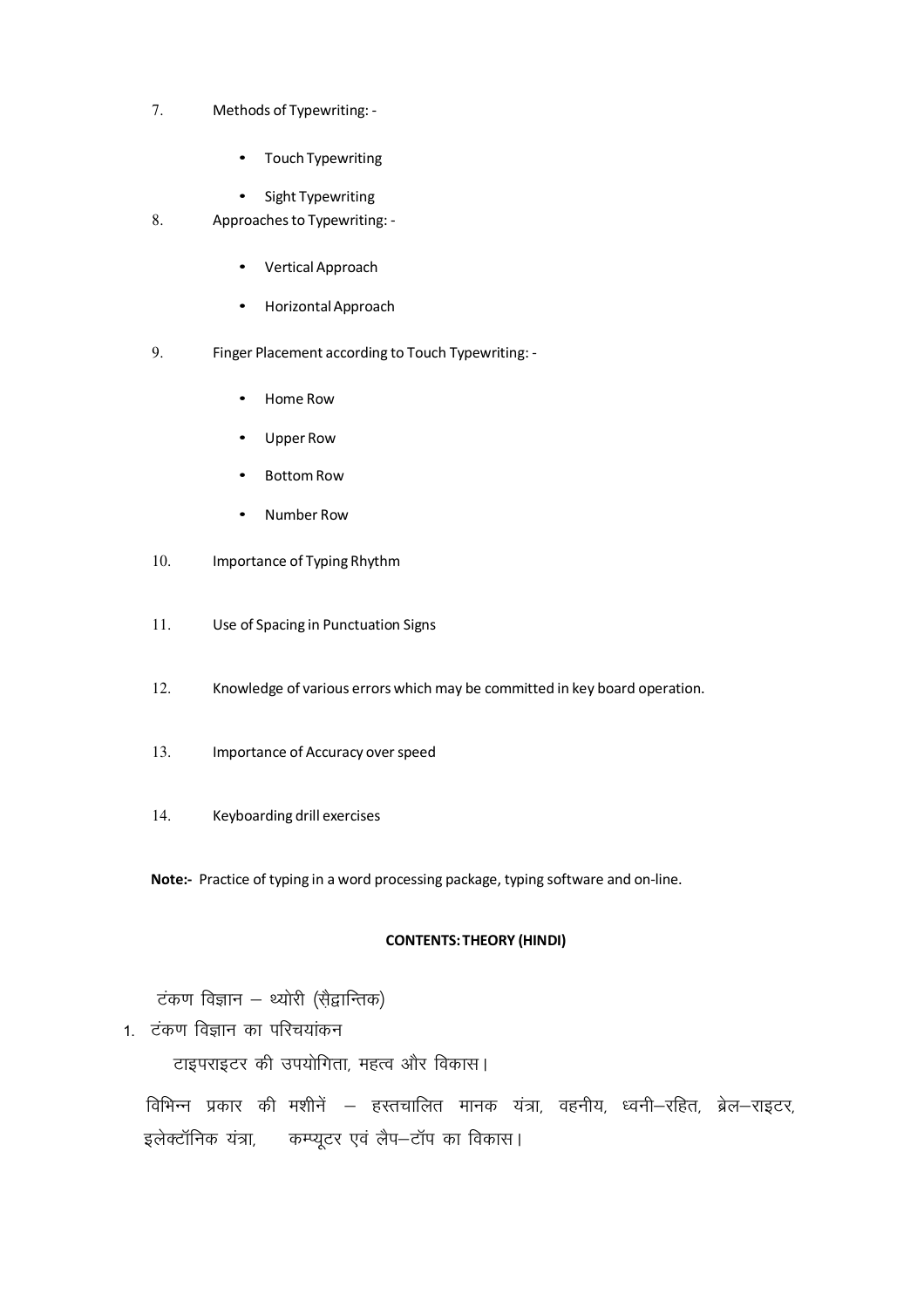2. कुंजीपटल संचालक

टाइप करने की तैयारी - बैठने का ढंग। टंकण विधियां – दृश्य एवं स्पर्श विधि। आधार पंक्ति या दूसरी पंक्ति का अभ्यास, तीसरी पंक्ति का अभ्यास, प्रथम या निम्न पंक्ति का अभ्यास, संख्या या चौथी पंक्ति का संचालन, विशेष चिहनों का प्रयोग, रोमन संख्याएं आदि का संचालन।

## Books Recommended: -

- 1. Typewriting Made Easy For beginners by Dr. O.P. Kuthiala; Pitman Publications.
- 2. Typewriting Speed and Accuracy by Dr. O.P. Kuthiala; Pitman Publications.
- 3. Typewriting Speed and Accuracy by Dr. R.C. Bhatia, Sterling Publishers, Pvt. Ltd.
- 4. English Typewriting Instructor by Dr. G.D. Bisht, Published by Short hand House.
- 5. Typewriting Theory and Practice by Dr. R.C. Bhatia; Sterling Publishers Pvt, Ltd.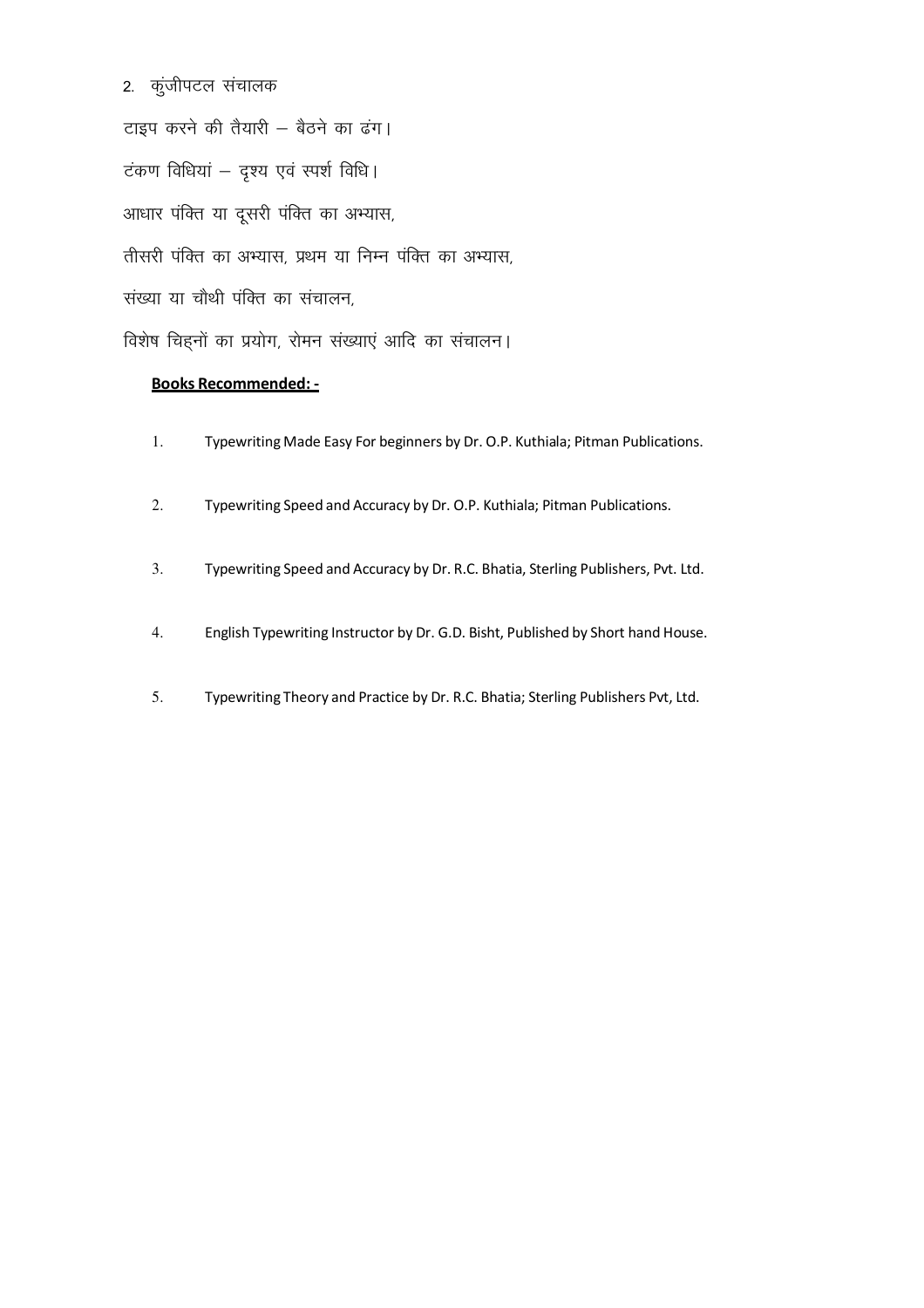# **COMPUTER PROGRAMMING THROUGH 'C' LAB**

|                                | <b>Practical</b>        |                   |     | No. of Period in one session: 50 |  |    | <b>Credits</b> |
|--------------------------------|-------------------------|-------------------|-----|----------------------------------|--|----|----------------|
| <b>Subject Code</b><br>2000306 | No. of Periods Per Week | <b>Full Marks</b> |     |                                  |  | 50 |                |
|                                | ≖                       |                   | P/S | ESE                              |  | 00 | 03             |
|                                |                         |                   | 06  | <b>Internal</b>                  |  |    |                |
|                                |                         |                   |     | <b>External</b>                  |  | 35 |                |

## Course Learning Objectives:

This Lab course is intended to practice what is taught in theory class of 'Computer Programming' and become proficient in computer programming. Computer programming is all about regular practice. Students should work on solved and unsolved problems listed in the text books, and the problems given by the teacher. Some of the topics that should necessary be covered in lab are listed below.

## Course outcomes:

Student should be able to write code snippets, and then compile, debug and execute them.

|            | <b>Content: Practical</b>                                                | <b>Hrs</b> | <b>Marks</b> |
|------------|--------------------------------------------------------------------------|------------|--------------|
| Unit $-1$  | Familiarization with programming environment (Editor, Compiler,<br>etc.) |            |              |
| Unit $-2$  | Programs using, I/O statements and various operators                     |            |              |
| Unit $-3$  | Programs using expression evaluation and precedence                      |            |              |
| Unit $-4$  | Programs using decision making statements and branching<br>statements    |            |              |
| Unit $-5$  | Programs using loop statements                                           |            |              |
| Unit $-6$  | Programs to demonstrate applications of n dimensional arrays             |            |              |
| Unit $-7$  | Programs to demonstrate use of string manipulation functions             |            |              |
| Unit $-8$  | Programs to demonstrate parameter passing mechanism                      |            |              |
| Unit $-9$  | Programs to demonstrate recursion                                        |            |              |
| Unit $-10$ | Programs to demonstrate use of pointers                                  |            |              |
| Unit $-11$ | Programs to demonstrate command line arguments                           |            |              |
| Unit $-12$ | Programs to demonstrate dynamic memory allocation                        |            |              |
| Unit $-13$ | Programs to demonstrate file operations                                  |            |              |

The language of choice will be C. This is a skill course. More you practice, better it will be.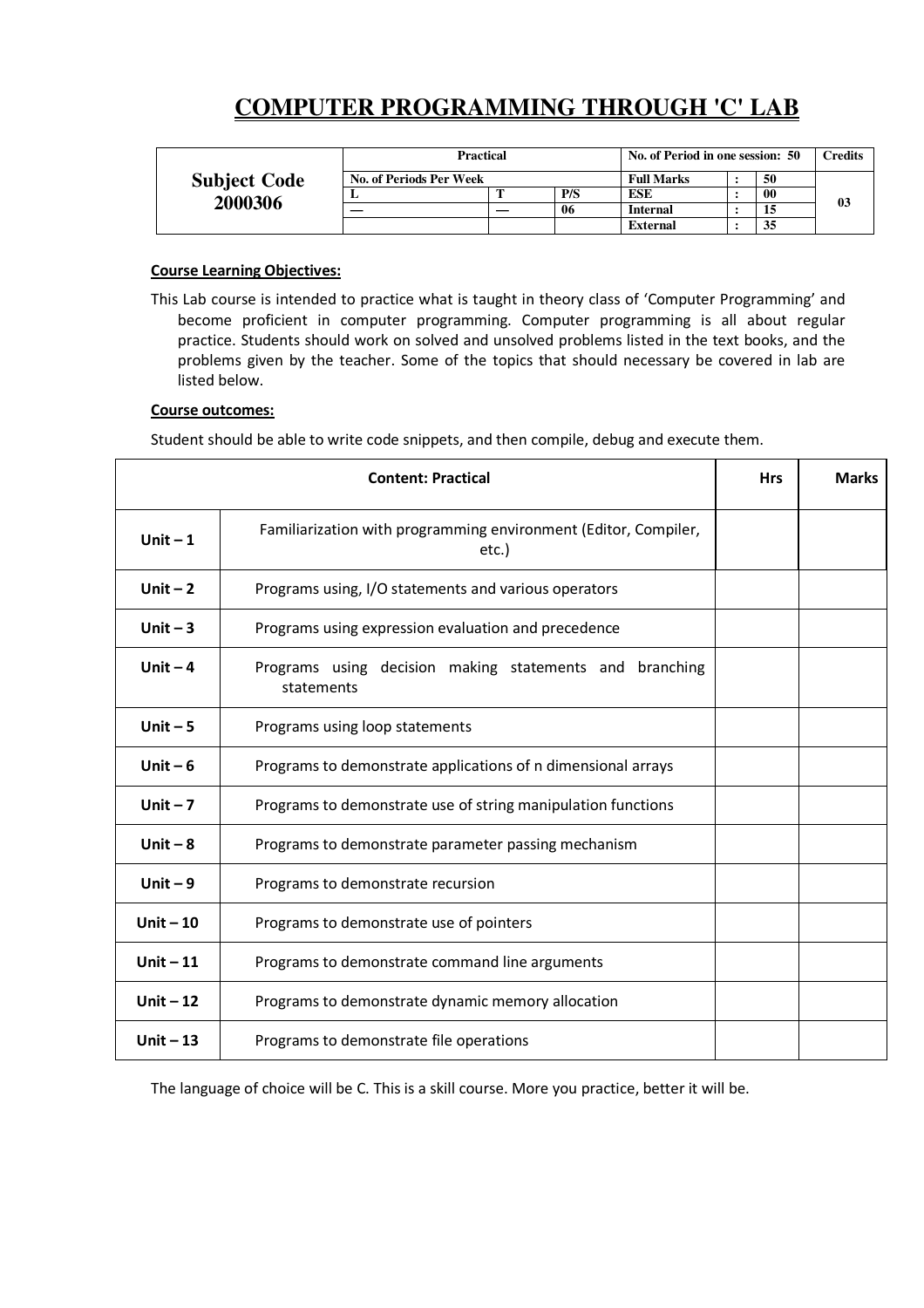## Reference Books:

- 1. Let Us C, Yashavant Kanetkar
- 2. Problem Solving and Programming in C, R.S. Salaria, Khanna Publishing House
- 3. C Programming Absolute Beginner's Guide, Dean Miller and Greg Perry
- 4. The C Programming Language, Kernighan and Ritchie, Prentice Hall of India
- 5. Programming in ANSI C, E. Balagurusamy, Tata McGraw-Hill
- 6. C Programming & Data Structures, B. A. Fouruzan and R. F. Gilberg, CENGAGE Learning.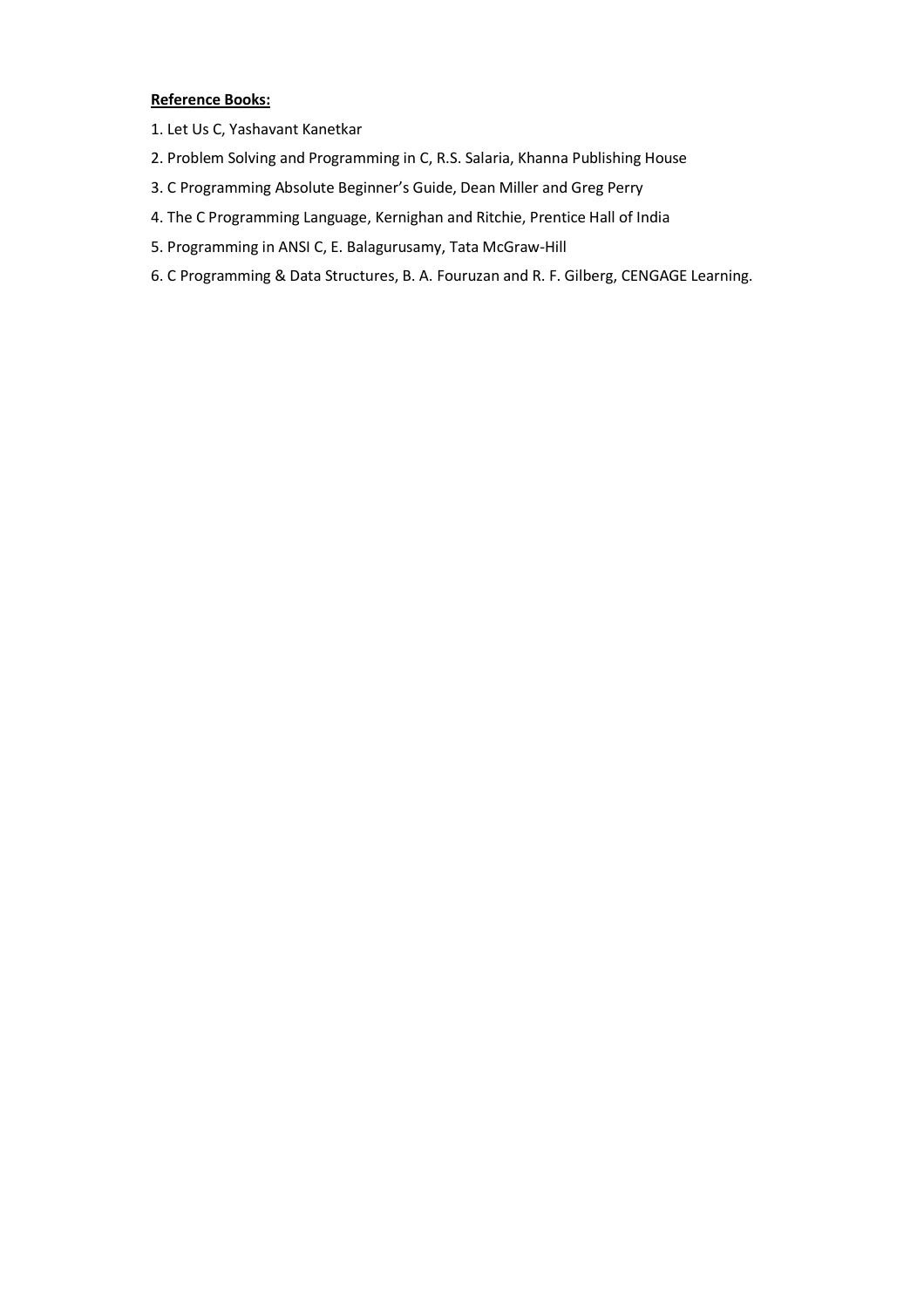# **LANGUAGE AND COMMUNICATION SKILL LAB - II**

## **(ENGLISH+ HINDI)**

|                     | <b>Practical</b>        |  |     | No of Period in one session : |  |               | <b>Credits</b> |
|---------------------|-------------------------|--|-----|-------------------------------|--|---------------|----------------|
| <b>Subject Code</b> | No. of Periods Per Week |  |     | <b>Full Marks</b>             |  |               |                |
|                     |                         |  | P/S | ESE                           |  |               | 02             |
| 2026307             |                         |  | 04  | Internal                      |  | $\sim$<br>ر ب |                |
|                     |                         |  |     | <b>External</b>               |  | ے ر           |                |

## ENGLISH

## Rationale:

The primary aim of the practical of the given course is to help the students put into practice the theoretical speech of communication with a view to acquiring skill of communication for communicating effectively with their higher authorities as well be helpful to develop their personality and subsequently for a successful professional's life as an office assistant/salesman/receptionist etc.

The Vocal curriculum has therefore been designed as to meet the above requirements by bringing about a important in their method of presentation. If seeks to develop the student's power of oral communication through effective use of body language. The course will bring overall improvement in their personality through constant practice.

#### Objectives:

The students will be able to:

- Develop their personal traits
- Make them able to understand the conversation with their higher authorities/subordinates/other persons concerned.
- Exposure their personality effectively.
- Develop good relations/contacts with different types of persons concerned.
- Develop skill of importantly speech as well public speech.
- Develop skill of creative writing.

|                      | Contents: Practical                        | <b>Hrs</b> | Marks |
|----------------------|--------------------------------------------|------------|-------|
| Unit-1               | Personal Interview                         |            |       |
| $\overline{Unit}$ -2 | Other forms of Collection or Communication |            |       |
| $\overline{Unit} -3$ | Personality Development                    |            |       |
| Unit-4               | Debate Elocution and Extempore speech      |            |       |
| $\overline{$ Unit -5 | Practice through mock Interviews           |            |       |
| Unit -6              | Creating Writing.                          |            |       |
|                      | Total                                      |            |       |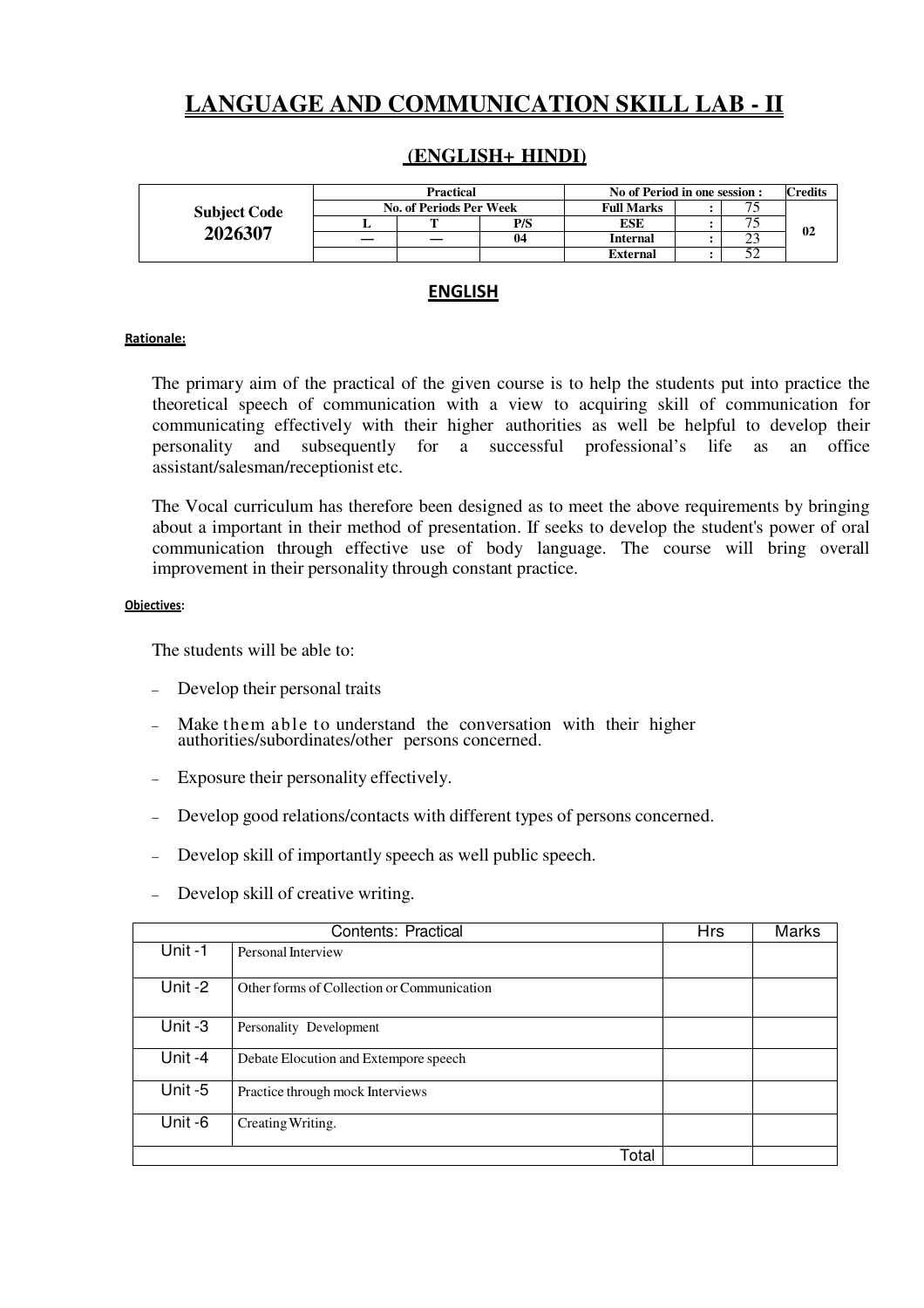## **HINDI**

वृहत् आधार एवं उद्देश्य :-

प्रस्तुत पाठ्यक्रम सैद्वान्तिक पाठ्यक्रम का व्यावहारिक पक्ष है जिसमें, अभ्यास को प्रमुखता प्रदान की गयी है। सैद्वान्तिक पाठ्यक्रम द्वारा प्राप्त की गयी जानकारी का मूल्यांकन इसका मुख्य उद्देश्य है जिससे छात्रों की अभ्यास क्षमता का परिचय मिल सकता है। इस पाठ्यक्रम से छात्रों को अपनी काल्पनिक और सृजनात्मक क्षमता का विकास करने में मदद मिलेगी। मौखिक संप्रेषण एवं सृजनात्मक लेखन के अभ्यास से छात्रों के व्यक्तित्व का विकास संभव हो सकेगा।

उद्देश्य

पाठ्यक्रम के अध्ययन के पश्चात छात्रा-

- मौखिक संप्रेषण के महत्व को समझा सकेंगे।
- मौखिक संप्रेषण के प्रभाव में वृद्धि कर सकेंगे।
- सृजनात्मक लेखन के क्षेत्रा एवं महत्व से परिचित होंगे।
- व्यक्तित्व के विभिन्न् पहलुओं का विकास कर सकेंगे।
- रचनात्मक क्षमता का विकास कर सकेंगे।

|            | <b>CONTENTS:</b> (Practical)   |        |  |
|------------|--------------------------------|--------|--|
| $UNIT-1$   | साक्षात्कार                    | $[03]$ |  |
| $UNIT-2$   | व्यक्तित्व विकास               | [03]   |  |
| $UNIT-3$   | दूरभाष वार्तालाप               | [03]   |  |
| $UNIT-4$   | समूहिक परिचर्चा, वाद विवाद     | $[05]$ |  |
| $UNIT - 5$ | शारीरिक भाषा एवं नेत्र संचार   | [02]   |  |
| $UNIT-6$   | पूर्वाभ्यास                    | [02]   |  |
| $UNIT-7$   | भाषिक संप्रेषणः वाचन एवं श्रवण | [02]   |  |
| $UNIT-8$   | प्रस्तुतीकरण                   | [02]   |  |
| $UNIT-9$   | व्यवहार कौशल                   | [02]   |  |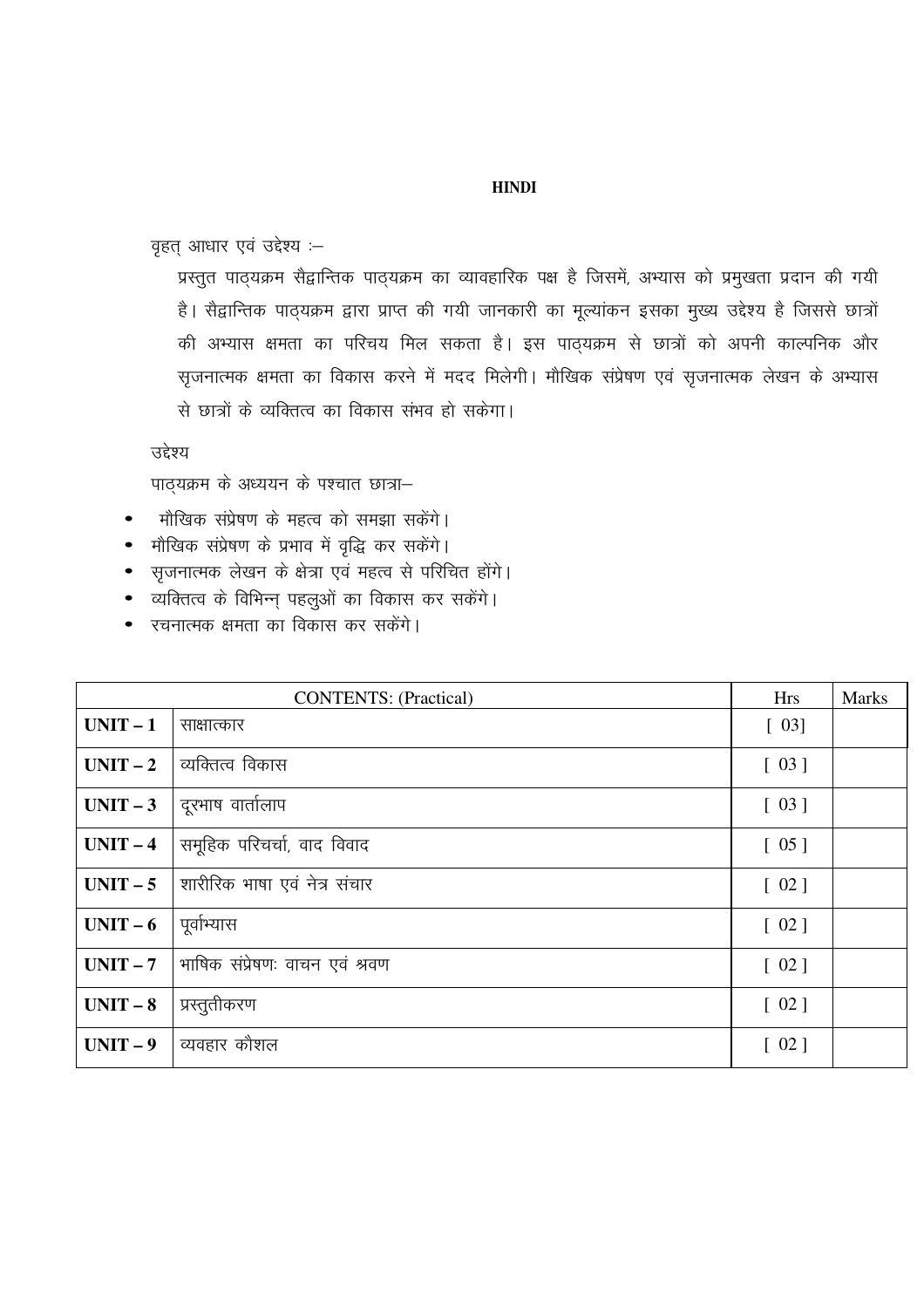# • उपयोगी पुस्तकें

1. हिन्दी वांड्मय बीसवी शदी, पुस्तक मंदिर आगरा – डॉ० नागेन्द्र (संपादक) — बृजमोहन गुप्त प्रसारण मंत्रालय, भारत सरकार, नई दिल्ली – श्यामाचरण दूबे 4. फीचर लेखन, प्रकाशन विकास सूचना एवं प्रसारण मंत्रालय, भारत सरकार, नई दिल्ली – प्रेमनाथ चतुर्वेदी 5. अशोक के फूल, लोकभारती प्रकाशन, इलाहाबाद – आचार्य हजारी प्रसाद द्विवेदी Fearless and Flowless Public Speaking with 6. power, polish and pizaaz, S. Chand & Co. - Mary Ellen Droummonnd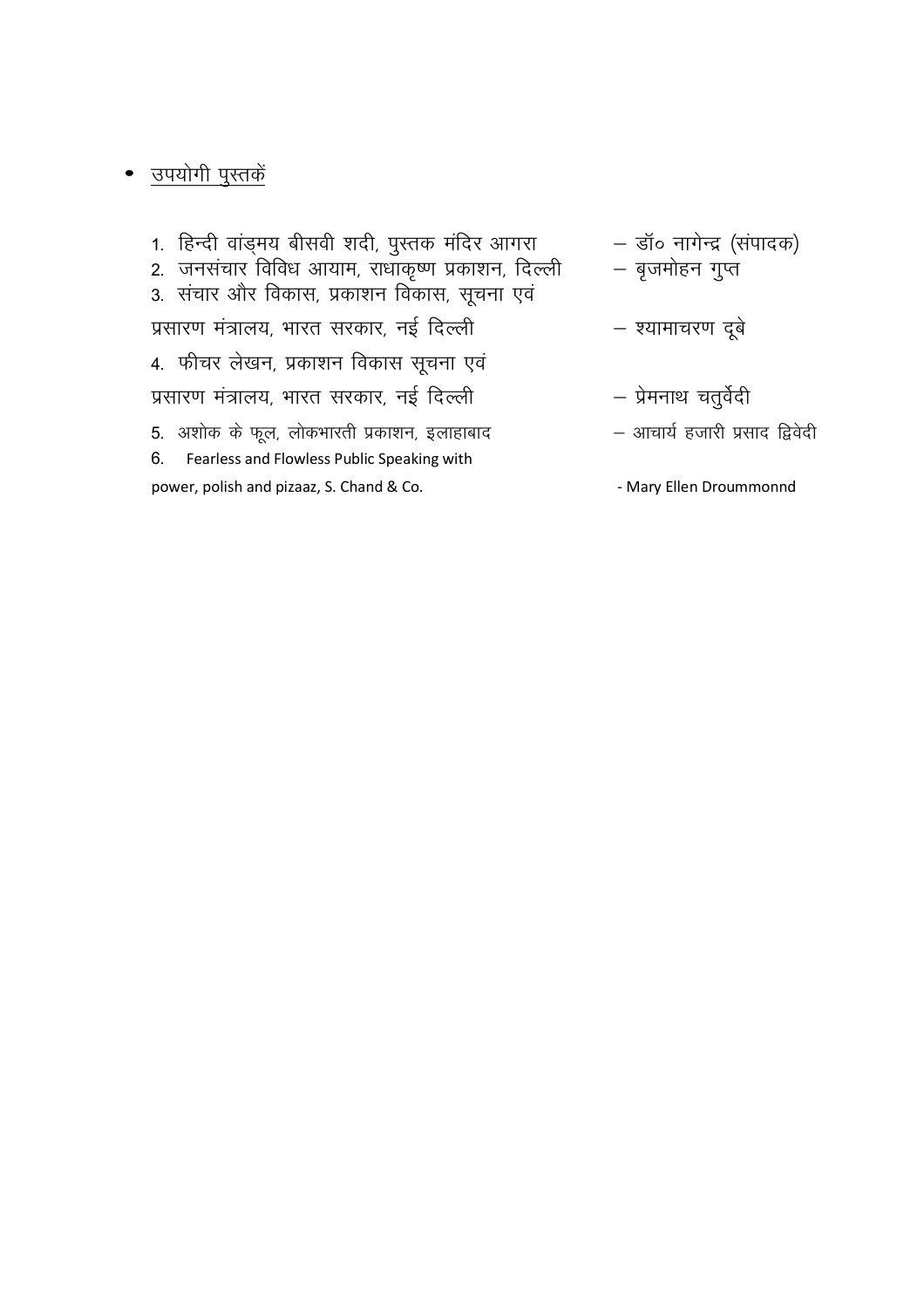# **E-TYPING LAB - I**

|                     | <b>Practical</b>        |   |     | No of Period in one session : 60 |  |    | <b>Tredits</b> |
|---------------------|-------------------------|---|-----|----------------------------------|--|----|----------------|
| <b>Subject Code</b> | No. of Periods Per Week |   |     | <b>Full Marks</b>                |  | 50 |                |
|                     |                         | m | P/S | <b>ESE</b>                       |  | 50 | 01             |
| 2026308             |                         |   | 02  | <b>Internal</b>                  |  | 15 |                |
|                     |                         |   |     | <b>External</b>                  |  | 35 |                |

**Computer typing Practice of Passages from books magazines, Journal and newspaper for enhancing its speed and accuracy.**

## **RATIONALE**

# **E-TPEWRITING-I (ENGLISH/HINDI)**

COMPUTER is used in the offices for typing letters, bills, invoices, forms, notices, reports, statements and other written forms of communication. The students of this programme must have the necessary skills to operate the key-board of computer which is having similar key positions. The proficiency in e-typing will enable the students to perform in the written communication, necessary for modern offices, efficiently and effectively. Through the series of courses in typing the necessary skills shall by developed in the students of this diploma programme.

## **CONTENTS : PRACTICAL (ENGLISH)**

- 1. E-Typewriting :-
	- Introduction and Importance of E-Typewriting.
	- Difference between manual typewriting and E-typewriting.
	- Job Opportunities.
- 2. Qualities required to become an efficient and effective typist
- 3. Basics of good e-keyboarding skills
- 4. Importance of Proper Physical Environment for typing work, Proper Lighting, Proper Furniture.
- 5. Typing Ergonomics and Positioning :-
	- Position of Monitor, Keyboard, Mouse etc.
	- Body Positioning.
- 6. Introduction to Keyboard :-
	- In-script, Qwerty, etc.
	- Types of Keys : Alphanumeric Keys, Punctuation Keys and Special Keys.
	- Ergonomic Keyboard.
- 7. Methods of Typewriting :-
	- Touch Typewriting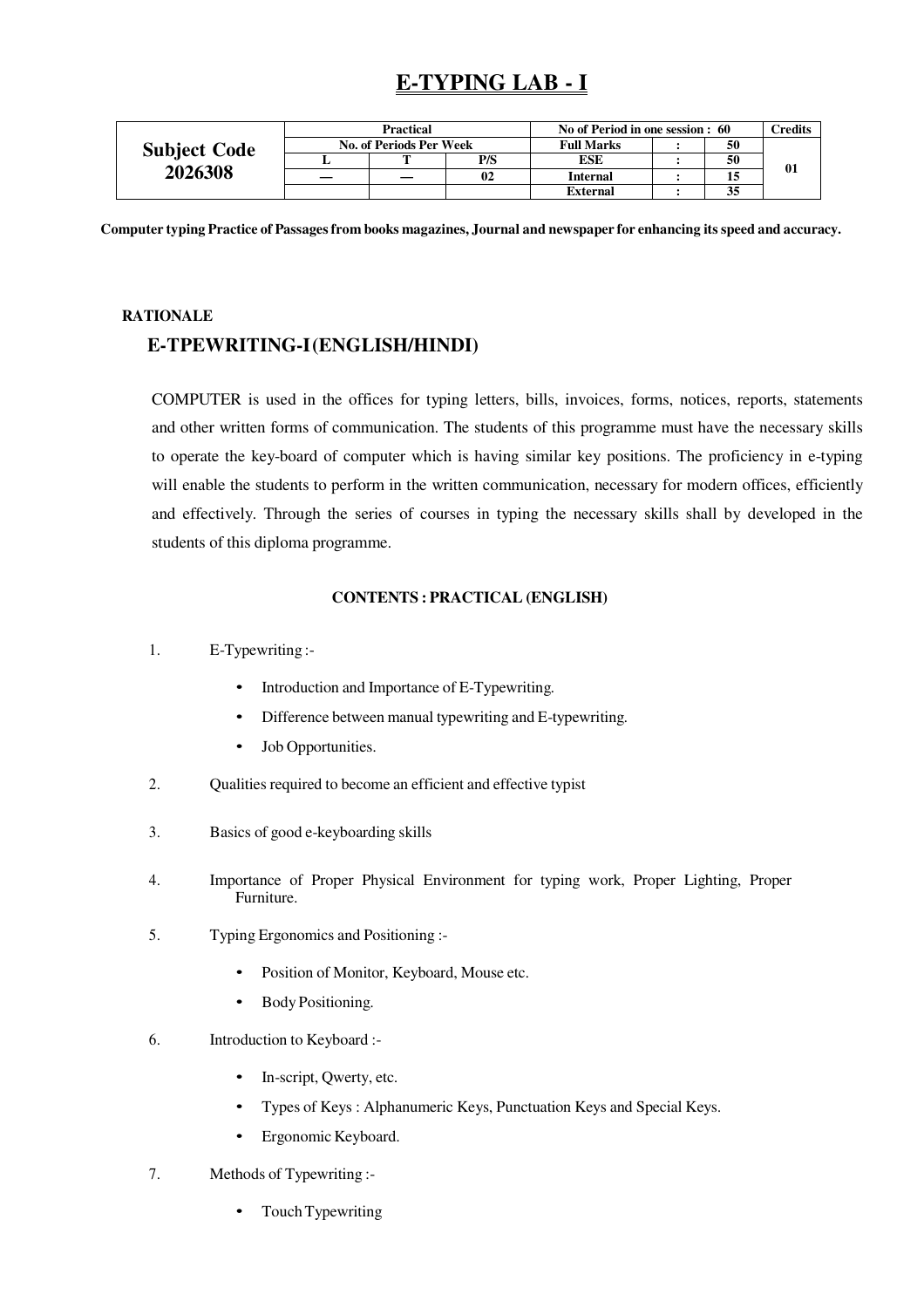- Sight Typewriting
- 8. Approaches to Typewriting :-
	- Vertical Approach
	- Horizontal Approach
- 9. Finger Placement according to Touch Typewriting :-
	- Home Row
	- Upper Row
	- Bottom Row
	- Number Row
- 10. Importance of Typing Rhythm
- 11. Use of Spacing in Punctuation Signs
- 12. Knowledge of various errors which may be committed in key board operation.
- 13. Importance of Accuracy over speed
- 14. Keyboarding drill exercises

**Note :-** Practice of typing in a word processing package, typing software and on-line.

## **LIST OF PRACTICALS**

- 1. Operation of the key Board and location of various keys on the computer.
- 2. Margin fixing.
- 3. Paragraphing.
- 4. Line Space.
- 5. Operation of home keys with repetitive exercises.
- 6. Operation of top row keys with repetitive exercises.
- 7. Operation of bottom row keys with repetitive exercises.
- 8. Operation of shift Keys.
- 9. Speed practice starting from words, sentences to paragraphs.
- 10. Spacing after punctuation.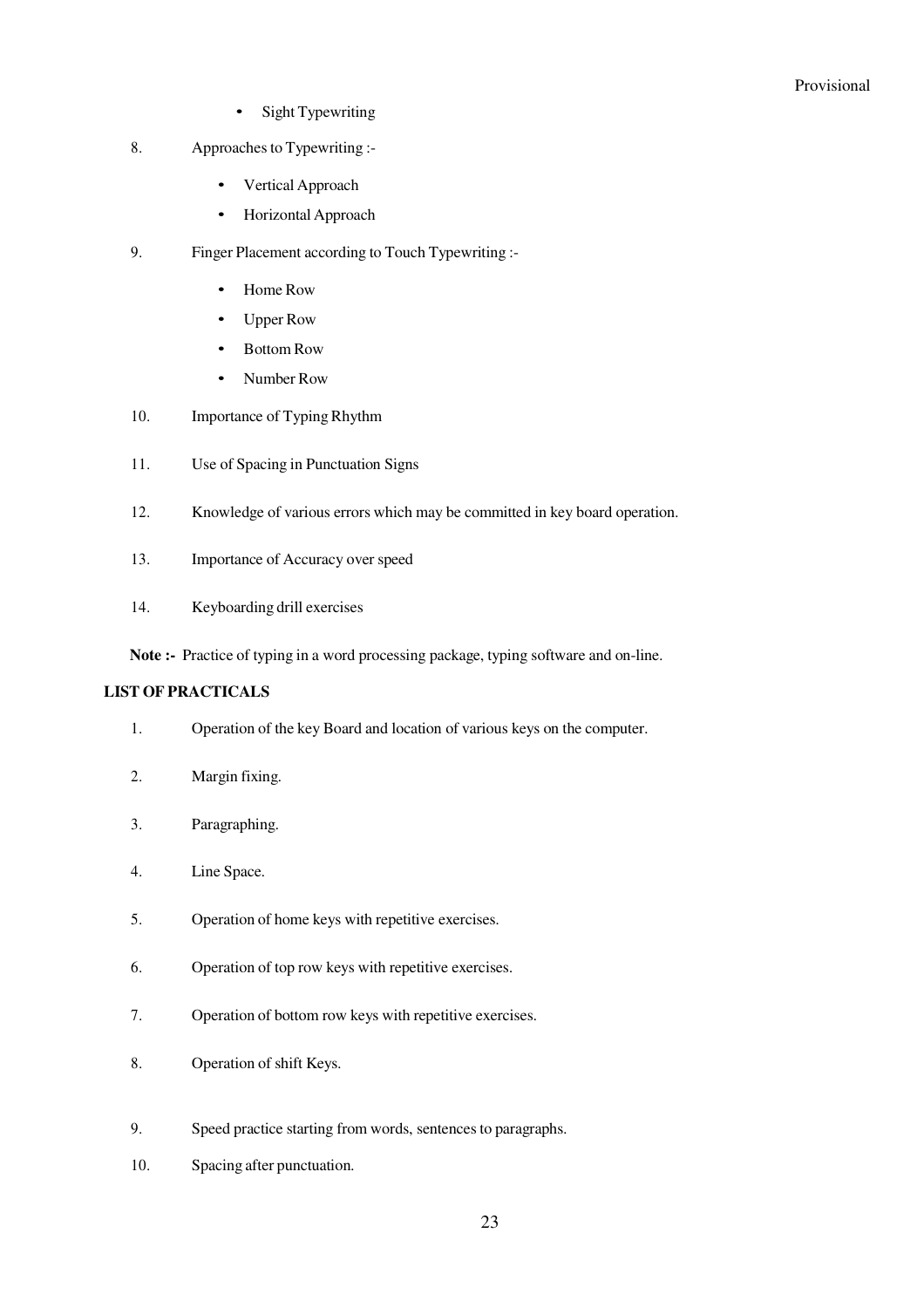#### **BTE Examination Scheme:-**

### (1) Practical – Accuracy Passage for typing (200 Words)

#### **Books Recommended (English)**

- 1. Typewriting Made Easy For beginners by Dr. O.P. Kuthiala; Pitman Publications.
- Typewriting Speed and Accuracy by Dr. O.P. Kuthiala; Pitman Publications.  $2.$
- Typewriting Speed and Accuracy by Dr. R.C. Bhatia, Sterling Publishers, Pvt. Ltd.  $\overline{3}$ .
- English Typewriting Instructor by Dr. G.D. Bisht, Published by Short hand House.  $\overline{4}$ .
- 5. Typewriting Theory and Practice by Dr. R.C. Bhatia; Sterling Publishers Pvt, Ltd.

## **CONTENTS: PRACTICAL (HINDI)**

टंकण विज्ञान – थ्योरी (सैद्वान्तिक)

1. टंकण विज्ञान का परिचयांकन

टाइपराइटर की उपयोगिता, महत्व और विकास।

विभिन्न प्रकार की मशीनें – हस्तचालित मानक यंत्रा, वहनीय, ध्वनी–रहित, ब्रेल–राइटर, इलेक्टॉनिक यंत्रा, कम्प्यूटर एवं लैप-टॉप का विकास।

2. कुजीपटल संचालक<br>|टाइप करने की तैयारी – बैठने का ढंग

टंकण विधियां - दृश्य एवं स्पर्श विधि।

आधार पंक्ति या दूसरी पंक्ति का अभ्यास,

तीसरी पंक्ति का अभ्यास, प्रथम या निम्न पंक्ति का अभ्यास,

संख्या या चौथी पंक्ति का संचालन.

विशेष चिहनों का प्रयोग, रोमन संख्याएं आदि का संचालन।

3. सुंदर प्रस्तुतीकरण के नियम

हाशिए छोडना – समतल, बाएं, दाएं एवं र्ध्वमुखी हाशिये छोड़ना,

शीर्षक का केन्द्रण, उप-शीर्षक का केन्द्रण, पंक्ति अंतरण,

व्याकरणिक चिहनों का प्रयोग एवं नियम, पैराग्रापक / अनुच्छेद टाइप करना, पत्रा एवं नोट टाइप करना।

शब्दों का विभाजन, गति गणना

सारणी टाइप करने की विधिया।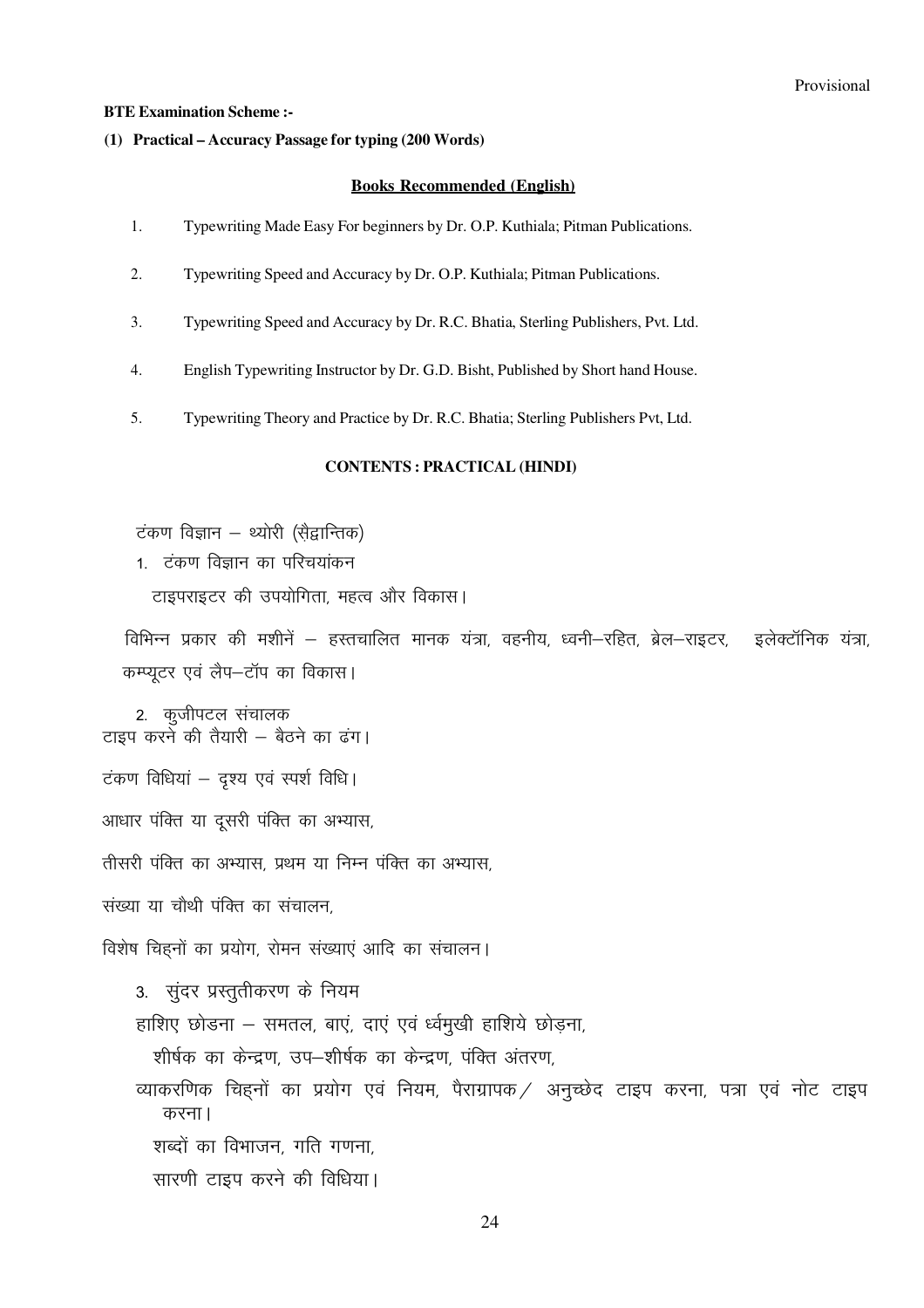पार्ट-। टंकण विज्ञान (हिन्दी)-

- 1. बैठने की सही स्थिति सिखाना और टंकण के महत्व, गति एवं शुद्धता के बारे में समझाना। कुंजीपटल का संचालन स्पर्श विधि या टच मैथड से सिखाना। आधार पंक्ति एवं परी संख्या का सही अभ्यास कराना। निम्न पंक्ति एवं संख्या पंक्ति पिफट कुंजी का संचालन। गति बढ़ाना और शुद्धता पर ध्यान देना।
- 2. हाशिये लगाना, बाएं, दायें हाशिये लगाना, पंक्ति अंतरण करना, शीर्षक, उप-शीर्षक का केन्द्रण करना एवं व्याकरणिक चिहनों का प्रयोग। शब्दों के विभाजन, पैराग्रापक टाइप करने एवं विशेष चिहनों का प्रयोग एवं अभ्यास करना।
- 3. सारणीयन– सारणी टाइप करना, कॉलम बनाना, उनका सैटिंग करना। साधरण या व्यक्तिगत पत्रा टाइप करना और सही पेज में पफॉरमेट करना।

परीक्षा एवं मृत्यांकन विधि–व्यावहारिक परीक्षा प्रशिक्षक द्वारा ली जाएगी।

- शब्दों का या 1000 स्टोक्स का एक अनुच्छेद 20 श.प्र.मि. की गति से 10 मिनट तक  $1.200$ टाइपराइटर / कम्प्यूटर पर टाइप करना होगा। 20
- 2. व्यक्तिगत या आवेदन-पत्रों को सही प्रारूप में 20 मिनट में कम्प्यूटर पर टाइप करना होगा और उसे फ्लापी, सीडी या पैन ड्राइव पर सेव करके उसका प्रिंट लेना होगा। 20
- 3. प्हले से उपलब्ध फाइलों को ढूंढकर उनमें परिवर्त्तन या संशोधन करना होगा। 20
- 4. वर्षिक व्यावहारिक कार्य की फाइल रखनी होगी जिसे देखकर परीक्षक प्रदान करेगा। 10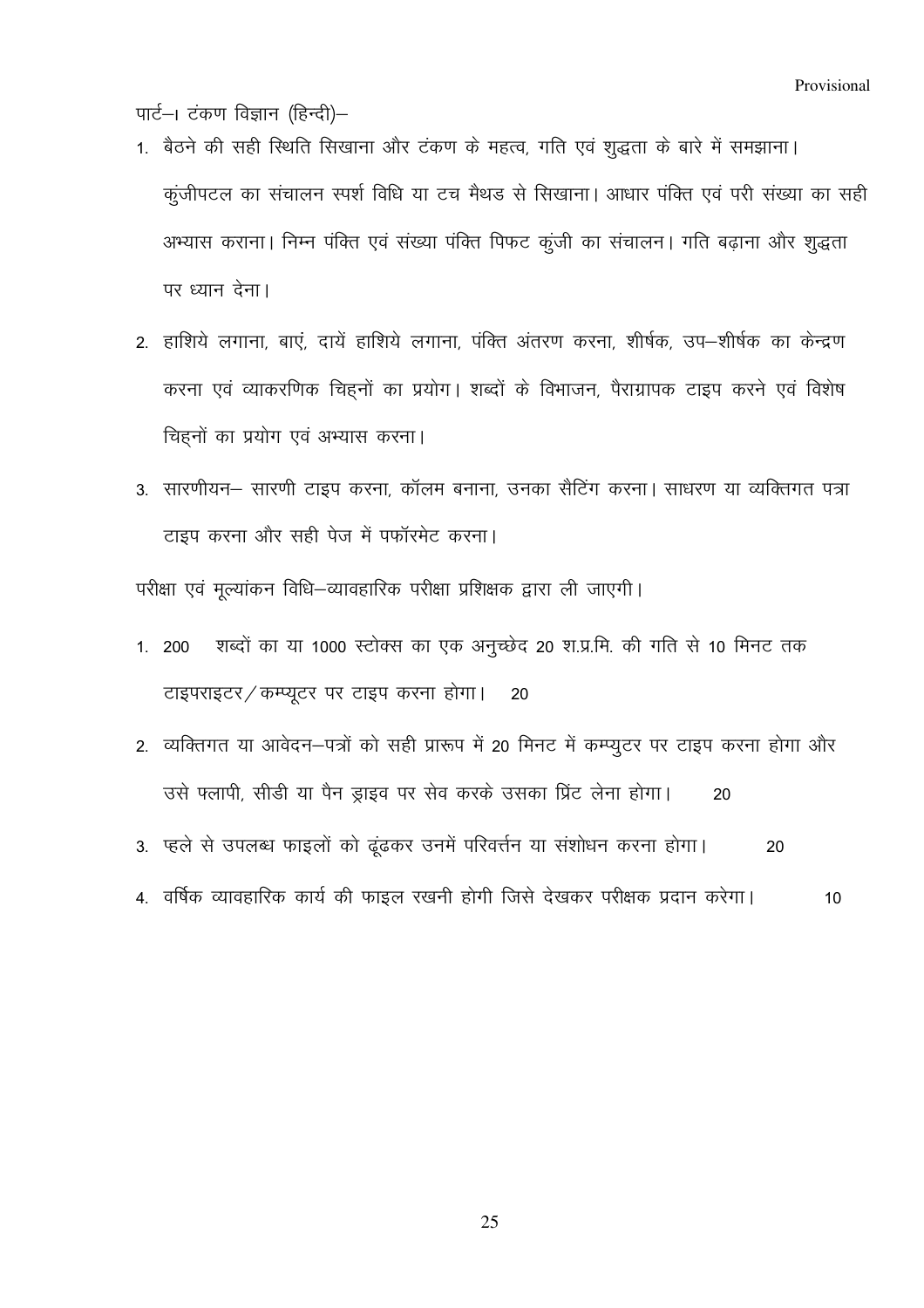# **LANGUAGE & COMMUNICATION SKILL – II (ENGLISH + HINDI) & GROUP DISCUSSION -TW**

|                     | Term Work               |  |                | No of Period in one session : |  |    | $\Gamma$ redits |
|---------------------|-------------------------|--|----------------|-------------------------------|--|----|-----------------|
| <b>Subject Code</b> | No. of Periods Per Week |  |                | <b>Full Marks</b>             |  | 50 |                 |
|                     |                         |  | P/S            |                               |  |    | 02              |
| 2026309             | _                       |  | 0 <sub>3</sub> | Internal                      |  |    |                 |
|                     |                         |  |                | <b>External</b>               |  | 35 |                 |

#### Rationale:

The Sessional curriculum of given course has therefore been so designed as to meet the requirements by bringing about an overall improvement in their way of presentation. It seeks to develop the student's power of oral and written communication through effective use of various worksheets and exercises given in the curriculum.

#### Objectives:

The students will be able to:

- Develop their personal traits.
- Make them able to understand the conversation with authorities/subordinates/other persons concerned. their higher
- Exposure their personality effectively.
- Develop good relations/contacts with different types of persons concerned.
- Develop skill of importantly speech as well public speech.
- Develop skill of creative writing.

## S.No. Topics Periods

| $\mathbf{1}$   | Writing Effective bio-data/C.V.                           | (03) |
|----------------|-----------------------------------------------------------|------|
| 2              | Writing good resume, post group discussion/Interview.     | (02) |
| 3              | Exercise on describe ownself.                             | (02) |
| $\overline{4}$ | Communication Profile.                                    | (02) |
| 5              | Exercise on overcoming fears and building personal power. | (05) |
| 6              | Assessment of Voice.                                      | (05) |
| $\overline{7}$ | Appearance Check list presentation.                       | (05) |
| 8              | Exercise on organising group discussion.                  | (10) |
| 9              | Practice on Written communication                         | (10) |
|                | (a) Letter Writing                                        |      |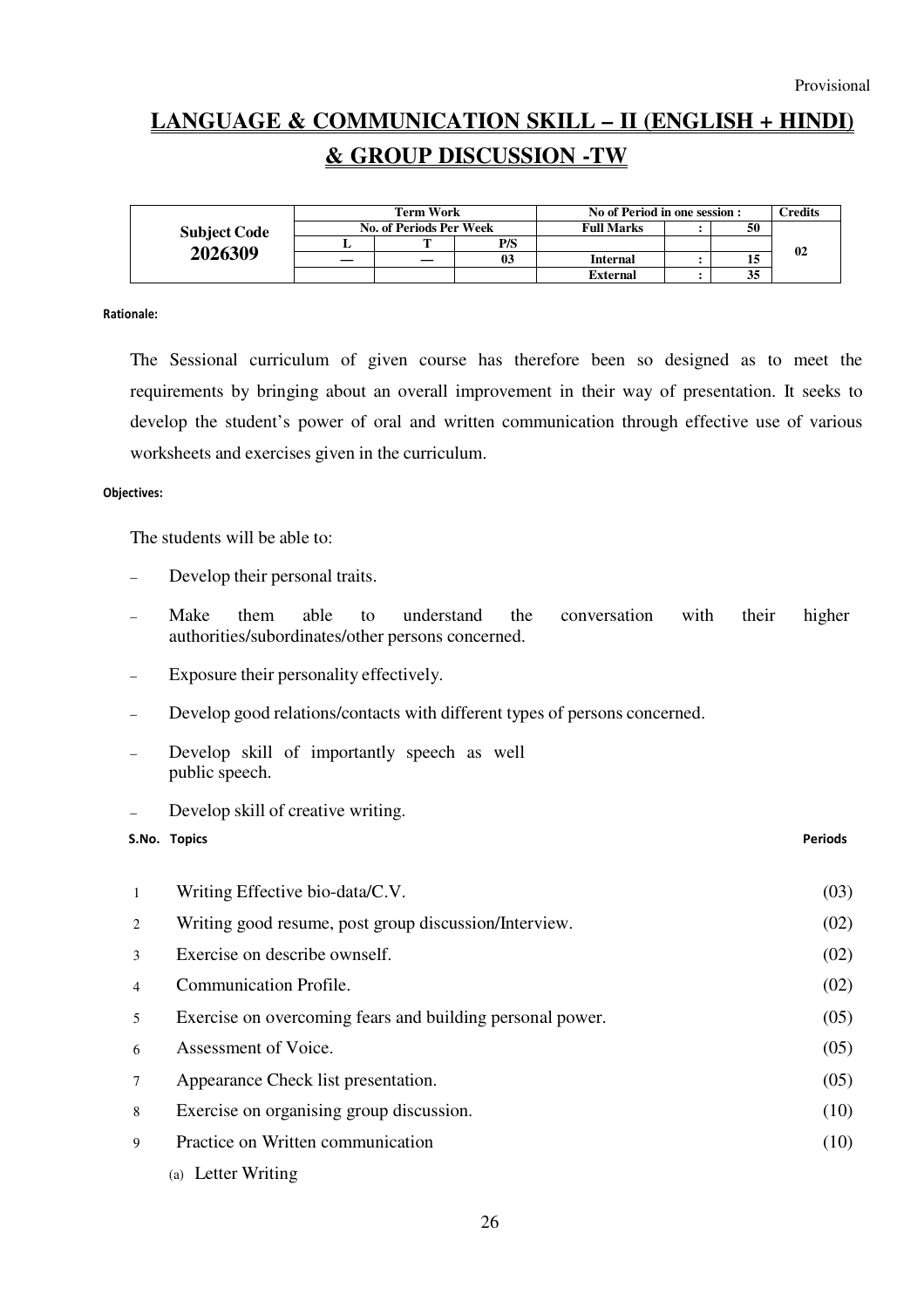- (b) Precis Writing
- (c) Essay Writing
- (d) Reportage Writing
- (e) Feature Writing

Total:

## Hindi

वृहत् आधार एवं उद्देश्य:

प्रस्तुत पाठयक्रम का उद्देश्य छात्रों की वाचन कला और क्षमता का विकास करना है। विभिन्न अभ्यासों के द्वारा छात्रा अपनी लिखित और मौखिक संप्रेषण को प्रभावशाली बना सकेंगे। समाचार पत्रों और पत्रिकाओं में प्रकाशित होने वाले विभिन्न विषयों से संबंधित लेखों का अध्ययन भी छात्रों के लिए लाभदायक होगा।

उद्देश्य :

पाठ्यक्रम के अध्ययन के पश्चात छात्रा-

- कल्पना-शक्ति को विकसित कर सकेंगे।
- रचनात्मक क्षमता को विकसित कर सकेंगे।
- मौखिक संप्रेषण को अधिक प्रभावशाली बना सकेंगे।
- लेखन कौशल का परिचय दे सकेंगे।
- भाषा और शैली को पठनीय एवं रचनात्मक बना सकेंगे।

| क्रम स० | विषय                                           | व्याख्यान |
|---------|------------------------------------------------|-----------|
| 1.      | व्यक्ति–परिचय                                  | $[02]$    |
| 2.      | शिष्टाचार                                      | $[03]$    |
| 3.      | शारीरिक भाषा                                   | $[05]$    |
| 4.      | समूहिक परिचर्चा, वाद–विवाद                     | $[05]$    |
| 5.      | निबंध लेखन                                     | $[05]$    |
| 6.      | रिपोर्ताज                                      | $[03]$    |
| 7.      | फीचर                                           | [02]      |
| 8.      | पत्रा-पत्रिकाओं एवं विभिन्न पुस्तकों का अध्ययन | $[25]$    |

 $(50)$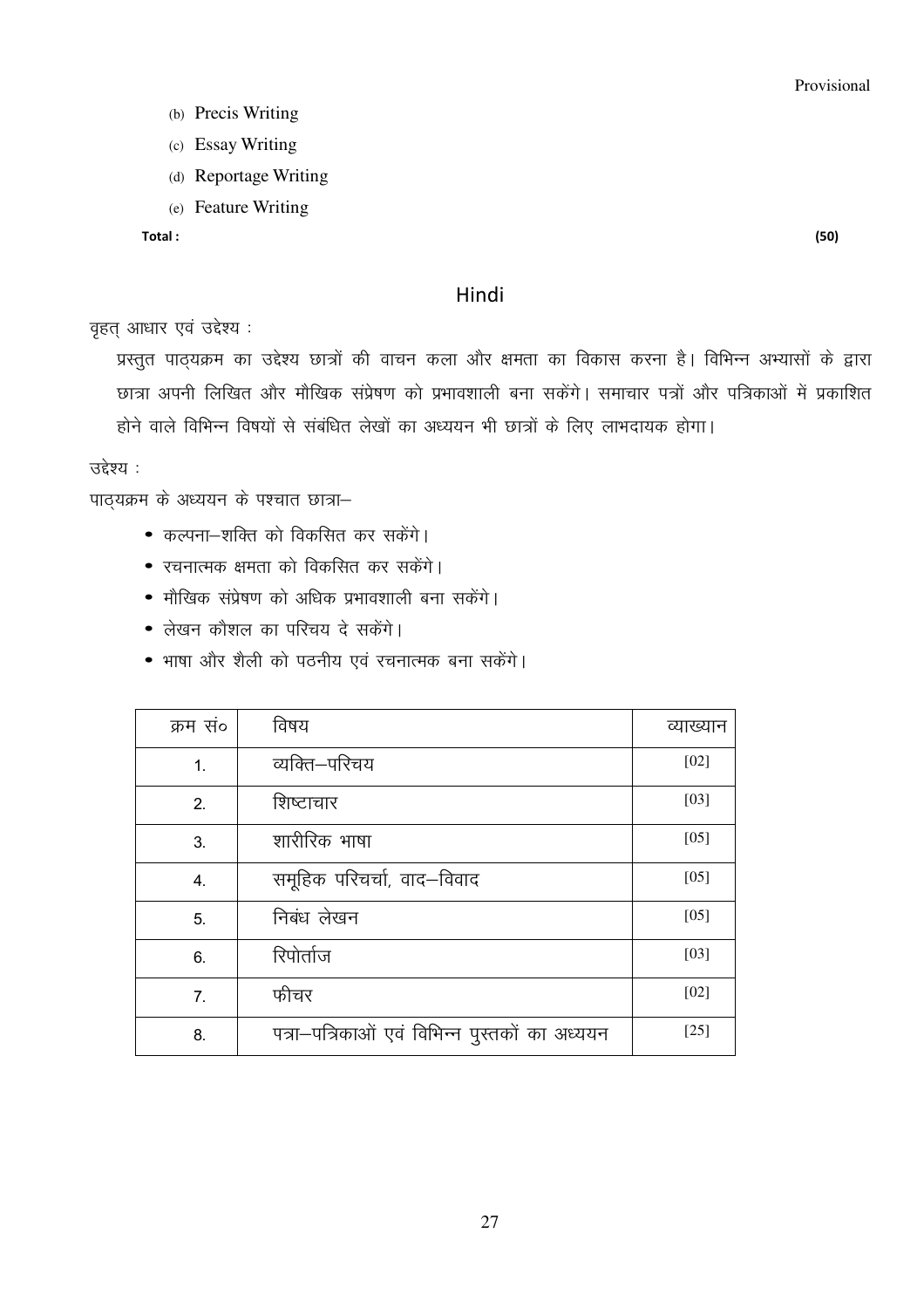## परीक्षा का आयोजन

सत्रिक परीक्षा हेतू आर्थिक, सामाजिक, सांस्कृतिक, विज्ञान, पर्यावरण एवं खेल-कूद जैसे क्षेत्रों से विषय का चयन कर, सामूहिक परिचर्चा करना, वाद–विवाद करना, निबंध रिपोर्ताज एवं फीचर लेखन का अभ्यास करना और संबंधित अभिलेख प्रस्तुत करना छात्रों के लिए अनिवार्य होगा।

## GROUP DISCUSSION

Group Discussion involves coming together of a number of persons with varying ideas and points of view to discuss on certain topic or come with a view to solving a problem they have in common. To make group discussion effective following points have to be remembered:

|         | <b>CONTENTS: PRACTICAL</b>                                                                                                                                                                      | <b>Hrs</b> | <b>Marks</b> |
|---------|-------------------------------------------------------------------------------------------------------------------------------------------------------------------------------------------------|------------|--------------|
| Unit-1  | Discussion must be goal directed.                                                                                                                                                               |            |              |
| Unit-2  | Every member must be responsible for group effectiveness.                                                                                                                                       |            |              |
| Unit-3  | Every member must aim for cooperation $\&$ have positive attitude:<br>conflict should be avoided.                                                                                               |            |              |
| Unit-4  | Effective discussion requires leadership.                                                                                                                                                       |            |              |
| Unit-5  | Elements/ features of interaction in a successful group discussion:<br>Verbal communication $-$ talking $&$ listening                                                                           |            |              |
| Unit-6  | Non-verbal behaviour – facial gestures, physical position, eye<br>contact, tone of voices convey significant messages.                                                                          |            |              |
| Unit-7  | Norms & Conformity: being polite, listening to others points $\&$<br>views, not being too over hearing, giving others a fare chance<br>to participate.                                          |            |              |
| Unit-8  | Power: through efficiency $&$ competition a candidate is able to<br>impress the group $\&$ garner support of them. So participants<br>in a group speak more to a member who demonstrates power. |            |              |
| Unit-9  | Cohesion: It comes only when members are willing to sacrifice<br>personal opinions to uphold group norms or when there are<br>shared needs, intents or goals.                                   |            |              |
| Unit-10 | Discussion making styles:<br>Consensus<br>a)<br>Negotiations<br>b)<br>Voting<br>c)                                                                                                              |            |              |

## ENGLISH

## समूहिक परिचर्चा

समुहिक परिचर्चा अनेक व्यक्ति को विविध विचारों एवं दुष्टिकोण के साथ किसी एक निर्धारित विषय पर विमर्श अथवा किसी समान्य समस्या के समाधान के लिए आयोजित किया जाता है। इस प्रकार की परिचर्चा में प्रभावशाली प्रदर्शन के लिए भाषा पर नियंत्रण अनिवार्य है ताकि विचारों की अभिव्यक्ति समुचित ढंग से की जा सकें। प्रभावशाली मौखिक संप्रेषण के लिए शब्दों का समूचित प्रयोग एवं सही उच्चारण भी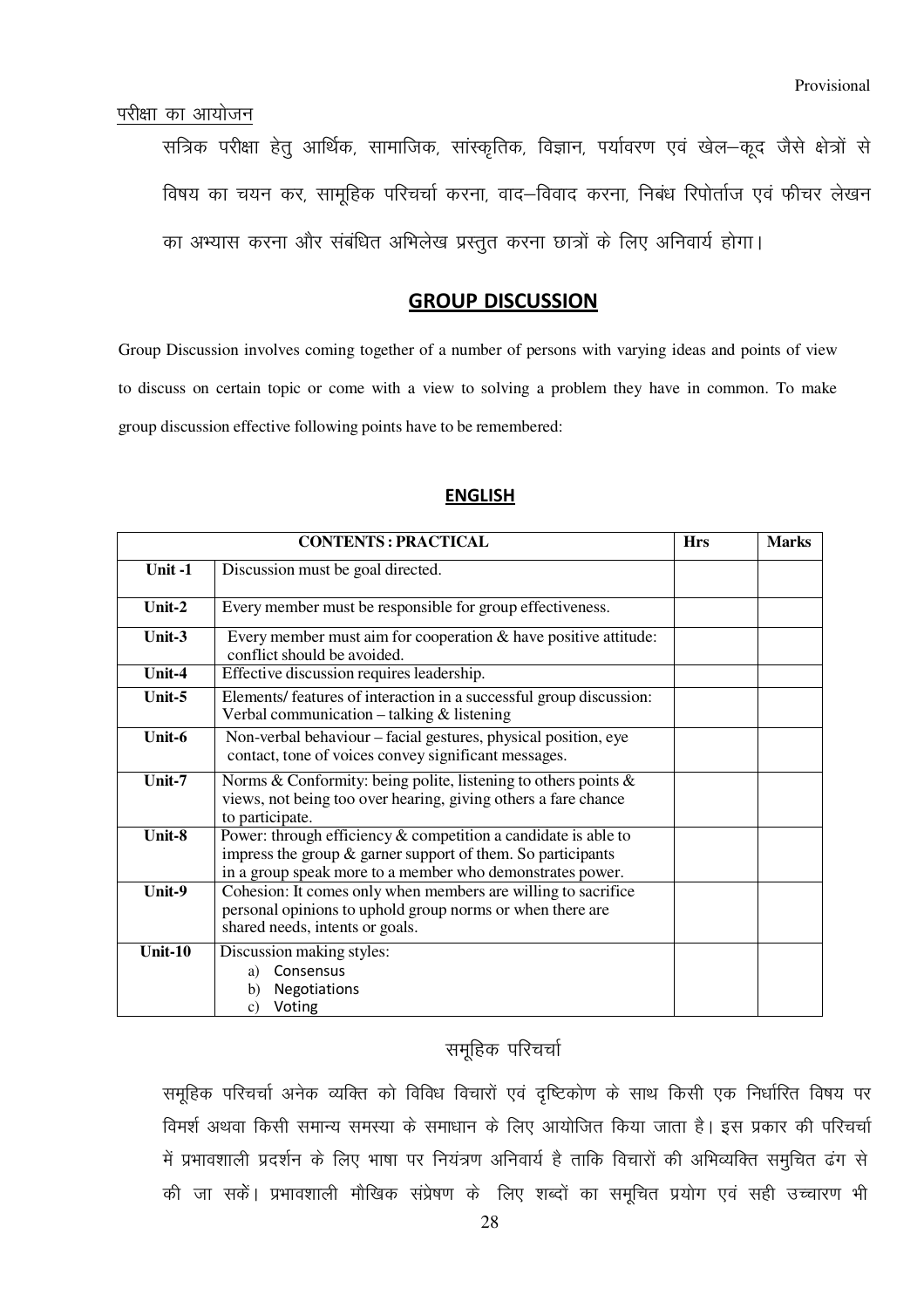## Provisional

अत्यंत महत्वपूर्ण है। वर्त्तमान समय में नियुक्त्यों के लिए सामूहिक परिचर्चा अभ्यर्थी के व्रूक्तित्व के मूल्यांकन में विशिष्ट महत्व रखता है। छात्रों को इस विषय में जागरूक एवं प्रशिक्षित करने हेतु पाठ्यक्रम में सम्मिलित किया गया है :–

Hindi

|                      | <b>CONTENTS: PRACTICAL</b>                                                     | <b>Hrs</b> | <b>Marks</b> |
|----------------------|--------------------------------------------------------------------------------|------------|--------------|
| Unit-1               | परिचर्चा का लक्ष्य                                                             |            |              |
| Unit-2               | समूहिक दायित्व                                                                 |            |              |
| $\overline{Unit} -3$ | सकारात्मक दृष्टिकोण के साथ सहभागिता                                            |            |              |
| Unit-4               | परिचर्चा के लिए आवश्यक नेतृ त्व क्षमता                                         |            |              |
| Unit $-5$            | पारस्परिक संप्रेषण कौशल                                                        |            |              |
| Unit -6              | भाषिक संप्रेषण : वाचन एवं श्रवण                                                |            |              |
| Unit -7              | शारीरिक भाषा का प्रयोग : मुखमुद्रा, भाव भंगिमा एवं नेत्र संचार द्वारा संप्रेषण |            |              |
| Unit-8               | सौम्य व्यवहार, श्रवण क्षमता, स्वस्थ्य प्रतियोगिता                              |            |              |
| Unit-9               | स्मूचित सहभागिता, एकजुटता, संबद्धता                                            |            |              |
| <b>Unit-10</b>       | आम सहमति, सर्वसम्मति                                                           |            |              |